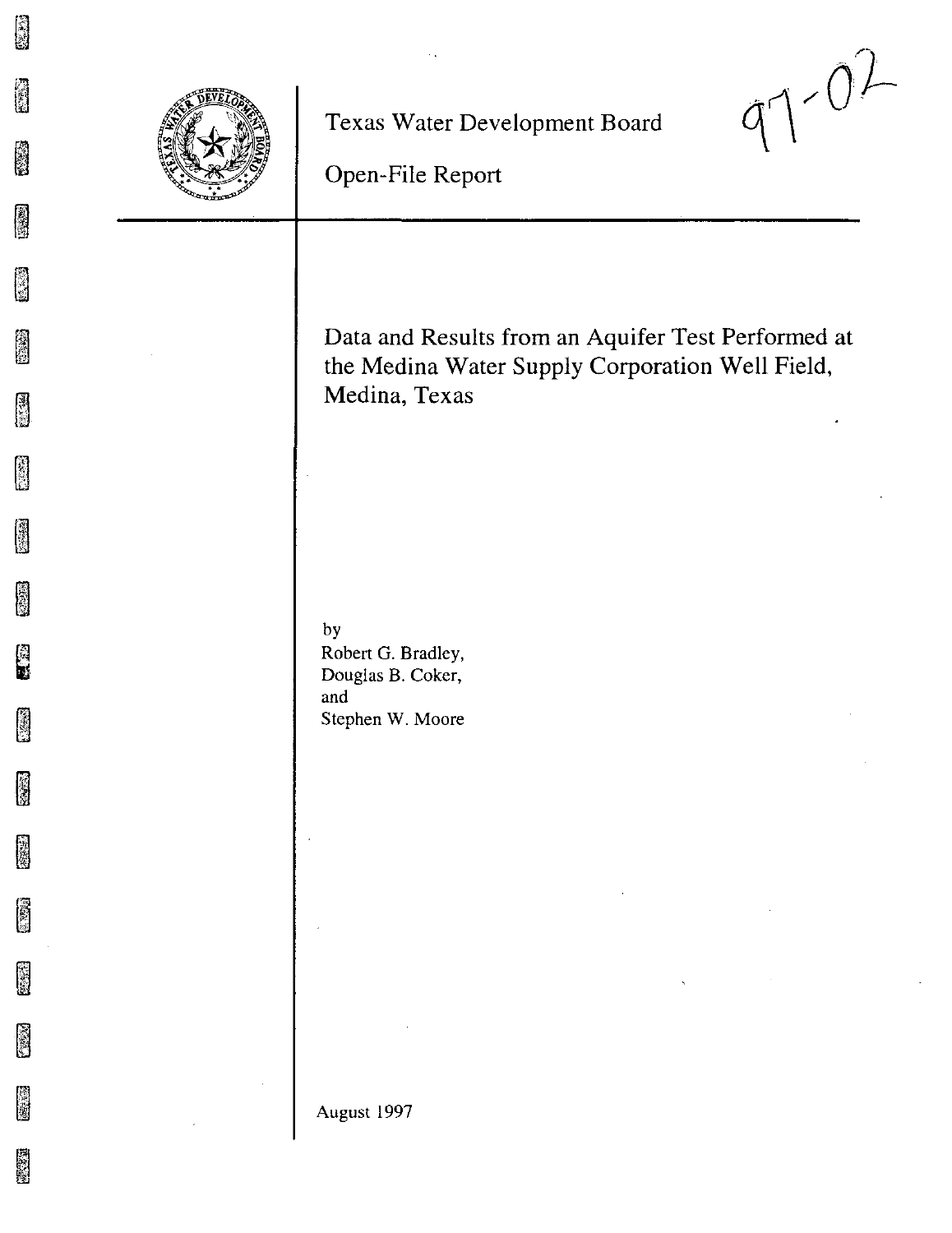# **Table of Contents**

Page

| Introduction                    |   |
|---------------------------------|---|
| Aquifer Test Description        | 2 |
| Conclusions and Recommendations | 2 |
|                                 |   |

# **Figures**

| Figure 1  | Map showing the location of the Medina WSC well field | 3   |
|-----------|-------------------------------------------------------|-----|
| Figure 2  | Pumped well discharge of Medina WSC well No. 3        | 11  |
| Figure 3  | Water level measurements, Medina WSC well No. 1       | 12. |
| Figure 4  | Drawdown measurements, Medina WSC well No. 1          | 13  |
| Figure 5  | Drawdown measurements for Medina WSC well No. 1,      |     |
|           | minutes since pump turned on.                         | 14  |
| Figure 6  | Recovery measurements for Medina WSC well No. 1,      |     |
|           | minutes since pump turned off.                        | 15. |
| Figure 7  | Theis plot for Medina WSC well No 1                   | 16  |
| Figure 8  | Cooper-Jacob plot for Medina WSC well No. 1           | 17  |
| Figure 9  | Theis recovery plot for Medina WSC well No. 1         | 18. |
| Figure 10 | Water level measurements, Medina WSC well No. 2       | 19. |
| Figure 11 | Drawdown measurements for Medina WSC well No. 2,      |     |
|           | minutes since pump turned on                          | 20. |
| Figure 12 | Drawdown measurements for Medina WSC well No. 2,      |     |
|           | minutes since pump turned on                          | 21  |
| Figure 13 | Recovery measurements for Medina WSC well No. 2,      |     |
|           | minutes since pump turned off                         | 22  |
| Figure 14 | Theis plot for Medina WSC well No 2                   | 23  |
| Figure 15 | Cooper-Jacob plot for Medina WSC well No. 2           | 24  |
| Figure 16 | Theis recovery plot for Medina WSC well No. 2         | 25  |

# **Tables**

| Table 1 | Aquifer test data, Medina WSC well No. 1, August $5 - 6$ , 1997 |  |
|---------|-----------------------------------------------------------------|--|
| Table 2 | Aquifer test data, Medina WSC well No. 2, August $5 - 6$ , 1997 |  |
| Table 3 | Pumping rates                                                   |  |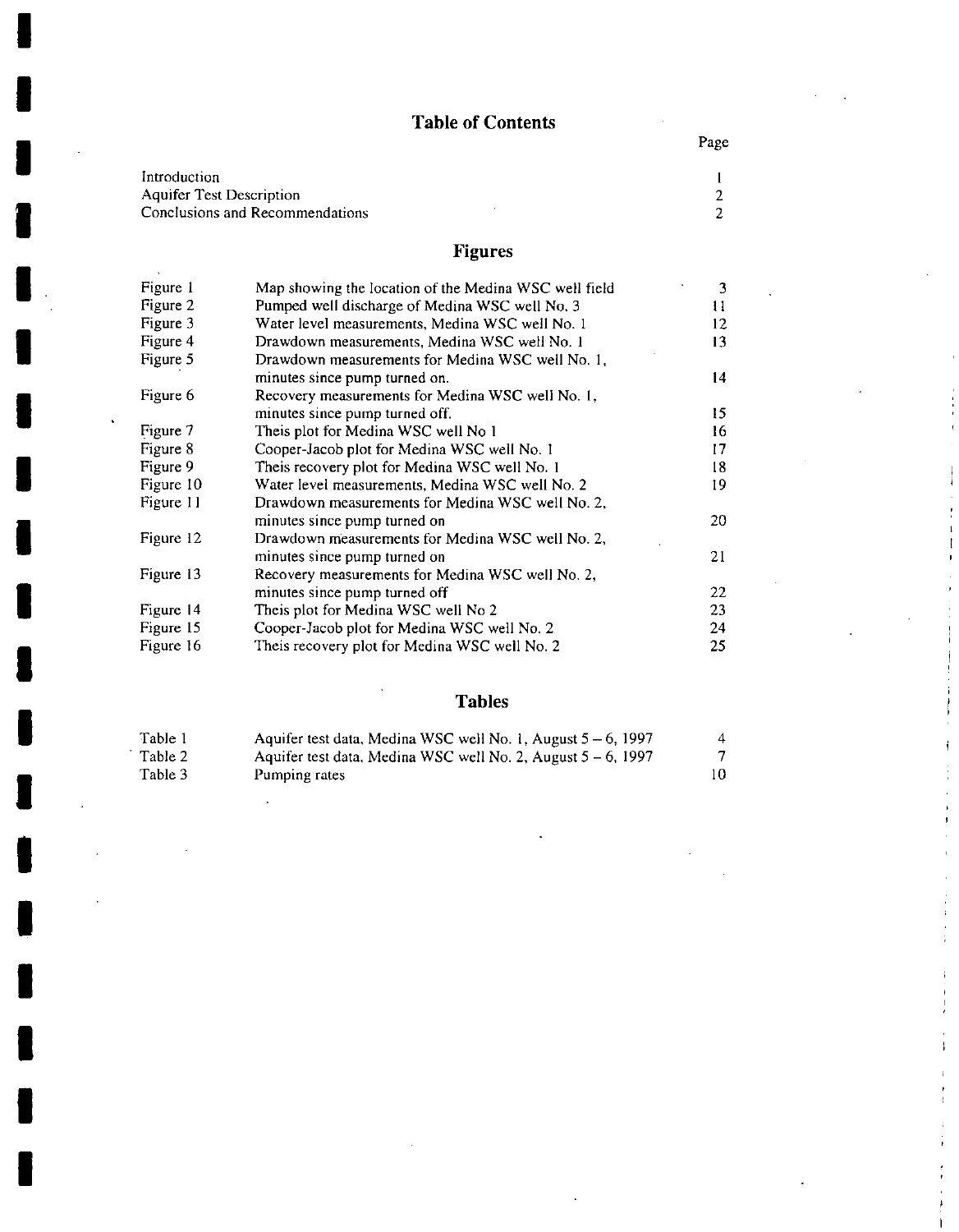## **Data and Results from an Aquifer Test Performed at the Medina Water Supply Corporation Well Field, Medina, Texas'**

## **Texas Water Development Board**

#### **By**

**Robert G. Bradley, Douglas B. Coker,** , **And Stephen W. Moore**

#### **August 1997**

### **Introduction**

On August·5 and 6. 1997, Robert Bradley, Doug'Coker, and Steve Moore of the TWDB Water Supplies Section conducted an aquifer test in Medina, Texas (Figure I). The test was conducted to determine if additional water could be produced from the existing Medina WSC wells used for public supply for the **community of Medina in Bandera County. .**

The three wells used in the test are completed in the middle and lower Trinity aquifer. Well No, 1 is. completed in the *Cow* Creek Limestone and Hosston Sand. Well No.2 is completed in the Hensell Sand and Cow Creek Limestone. Well No. 3 is completed in the lower Glen Rose Limestone, Hensell Sand, and and Cow Creek Limestone. Medina WSC uses wells No, I and 3 for, production arid well No.2 is not in use. **The physical characteristics of the geologic units at the test site are:**

|                        | Geologic Unit | Hydrologic<br>Unit | Approximate<br>Maximum<br>Thickness<br>$(\text{feet})$ | Character of<br>Rocks                                                | Water-<br>Bearing<br>Proprieties                                                   |
|------------------------|---------------|--------------------|--------------------------------------------------------|----------------------------------------------------------------------|------------------------------------------------------------------------------------|
| Glen Rose<br>Limestone | Lower member  | $\bullet$          | 300.                                                   | Massive<br>Limestone                                                 | Yields small                                                                       |
| Hensell Sand           |               | Middle Trinity     | 140                                                    | Red to gray clay,<br>silt, sand and<br>conglomerate                  | $\frac{1}{4}$ to moderate<br>quantities of<br>\$<br>fresh to<br>slightly saline    |
| Cow Creek<br>Limestone |               |                    | 90                                                     | Massive<br>limestone                                                 | water.                                                                             |
| Hammett Shale          |               |                    | 50                                                     | Dark gray to<br>blue shale                                           | Yields no<br>water                                                                 |
| <b>Hosston Sand</b>    |               | Lower Trinity      | 370                                                    | Red and white<br>conglomerate,<br>sandstone, shale,<br>and limestone | Yields small<br>to large<br>quantities of<br>fresh to<br>slightly saline<br>water. |

**The following table describes the characteristics of the three wells at the test site.**

| Medina WSC Well No. | State Well No. | Test Use    | Depth | Screened Interval       |
|---------------------|----------------|-------------|-------|-------------------------|
| Number.             | 69-14-601      | Observation | ±500  | $400 - 500$             |
| Number 2            | 69-14-604      | Observation | 406   | $235 - 406$             |
| Number 3            | 69-14-606      | Pump        | 420   | $150 - 170$ , 312 - 400 |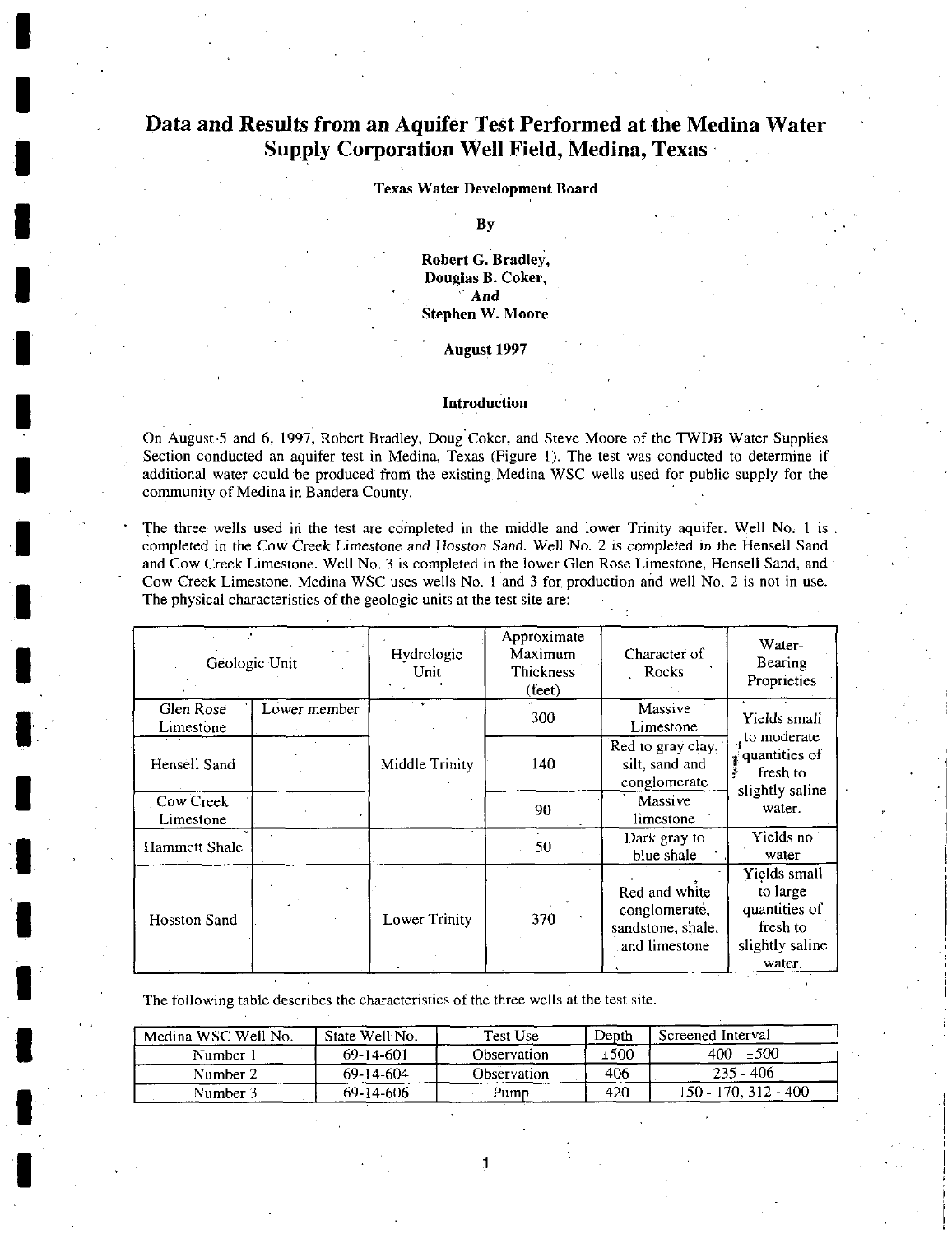### Aquifer Test Description

An aquifer test establishes the hydraulic characteristics of an aquifer, which are typically described using **transmissivity and storage coefficierit. Transmissivity is the amount of water that will** move in **a unit time** through a vertical strip of the aquifer one unit wide, under a hydraulic gradient of one. Storage in confined aquifers is described as storage coefficient. This is the volume of water an aquifer releases from or takes **into storage per unit surface area 9f the aquifer per unit change in head.**

Well No. 3 was used as the pumped well and wells No. 1 and 2 were used as observation wells. Measurements were made in all of the wells prior to pumping to determine a recovery trend and static **water level. Water-level measurements were made using E-lines throughout the test.' Discharge of** pumping well No.3 was measured using an electronic flowmeter placed on the discharge pipe. Pumping lasted 12 hours and recovery was measured for 12 hours (Tables 1 and 2). Well discharge ranged from approximately 171 gpm at the beginning of pumping to 104 gpm during later portions of the test (Table 3; Figure 2). For most of the test the well pumped approximately 105 gpm. Discharge could not be regulated because there was no valve installed in the discharge line. The pumped well could not be used for  $n$  **these neasurements** after the test started due to technical difficulties. The test data and results are attached (Tables 1-3; Figures I through 16). The following results are an average from all three wells:

| Hydraulic Characteristic         | Average | Maximum  | Minimum |
|----------------------------------|---------|----------|---------|
| Transmissivity $(f t^2 / d a y)$ | 129     | 157.7    | 919     |
| Storage Coefficient              | 00015   | .0001966 | 0001162 |

### **Conclusions and Recommendations**

The aquifer at the Medina WSC well field is under artesian conditions as indicated by the storage coefficient determined from the aquifer test. The aquifer has a low transmissivity. Together, wells 1 and 3 are capable of pumping approximately 160 gpm over an extended time. The pumped well during the test averaged 105 gpm over 12 hours. Records of the WSC show a maximum daily usage for 1997 is approximately 110,000 gallons: If well No.3 was the only well in operation, it would have to pump a total of 17<sup>1</sup>/<sub>2</sub> hours in one day to meet the peak demand. Additionally, if this well pumped continuously for 24 hours it would produce roughly 150,000 gallons, which is a 36 percent increase over the present peak demand. If one of the wells were to be inoperable during a peak time, it is likely that the system would not keep up with the demand for waler.

**After** ten hours **of pumping, the cone of depression produced by well No.3 will influence an area up to** 1000 feet away. This would be seen in water-levels declines within this 1000 feet radius. For example, after ten hours of pumping from well No.3; any well 300 feet away will experience a water-level decline of **20 to 30 feet. Wells less than 300 feet away would experience greater water-level declines. Pumping of multiple wells at this site will concentrate the water-level declines. Options suggested by the Medina WSC** for additional water include rehabilitation of well No. 2 or a new well on the same site. If three wells are pumped simultaneously on this site, the wells will compete with each other and individual well yields will .be reduced.

**The aquifer test results indicate that this site is not suitable for additional development. Test transmissivity** values are lower than the suggested 1000  $\text{ft}^2/\text{day}$  for public supply wells. For future growth, it is recommended that another well or well field should be established at another location. Data and results of **the test are attached.**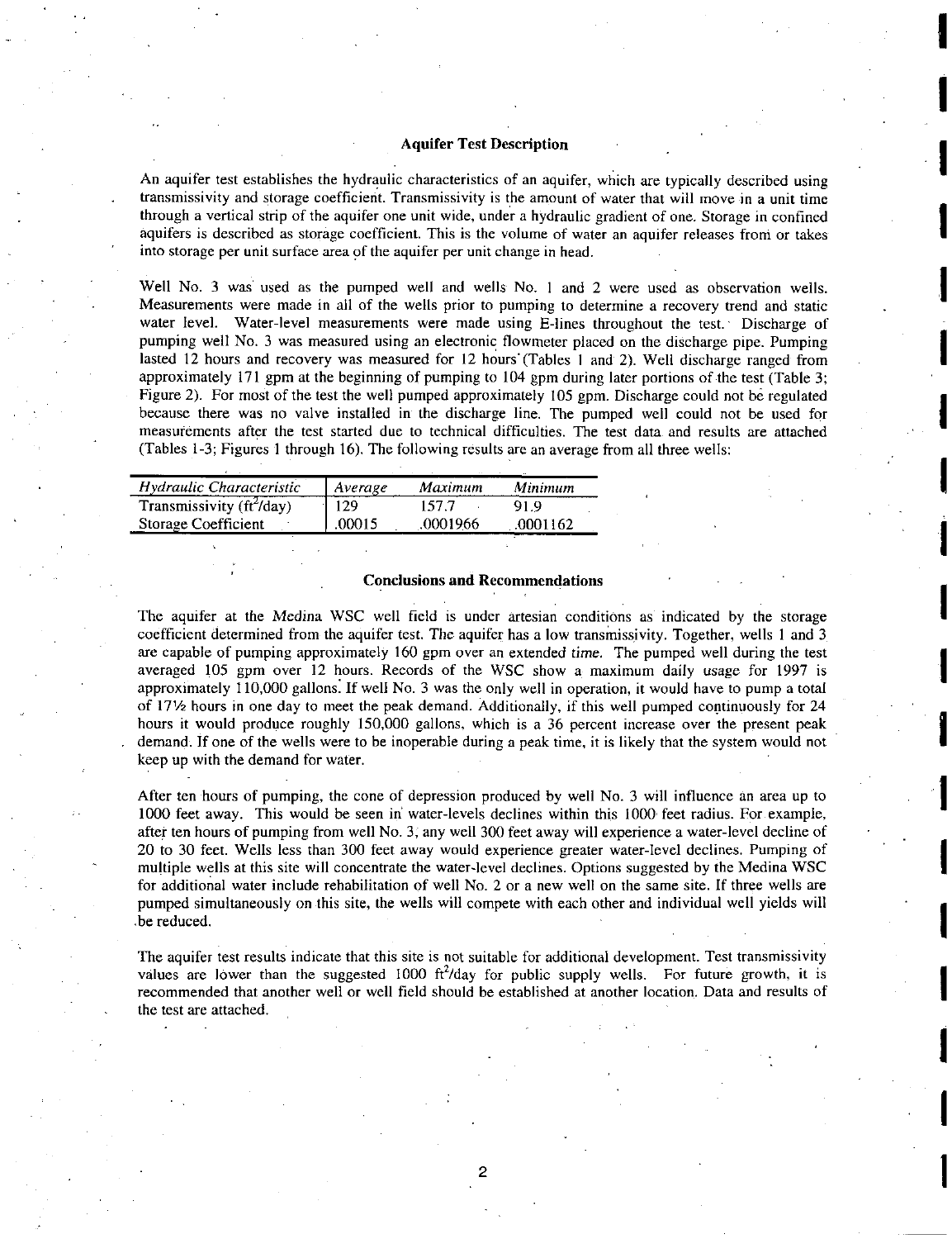



 $\overline{\phantom{a}}$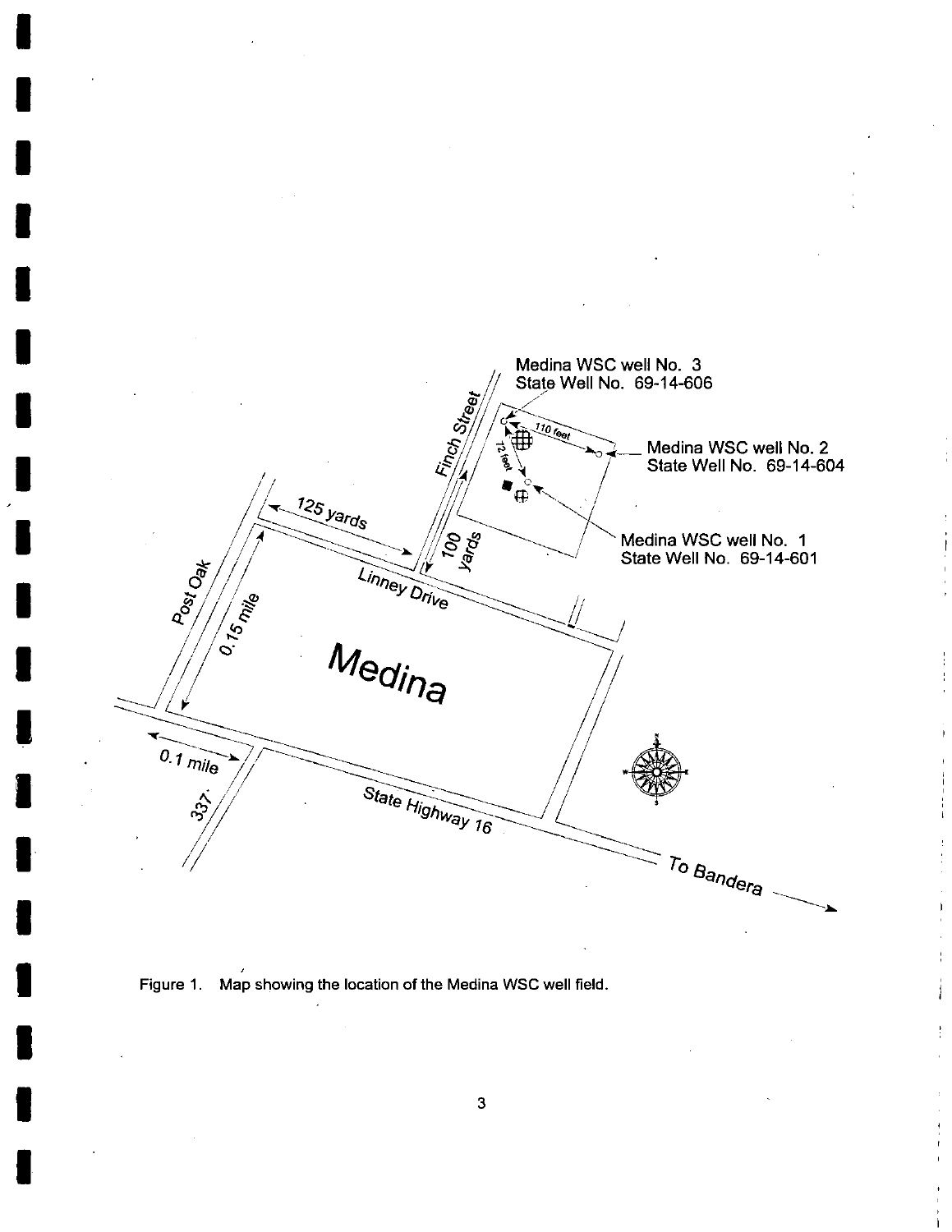| Elapsed   | Water           | Time            |          | Time      |             |
|-----------|-----------------|-----------------|----------|-----------|-------------|
| Time      | Level           | Pump on         | Drawdown | Pump off  | Remarks     |
| (minutes) | Feet Below M.P. | (minutes)       | (feet)   | (minutes) |             |
| $\bf{0}$  | 161.45          |                 |          |           |             |
| 18        | 160.10          |                 |          |           |             |
| 36        | 159.30          |                 |          |           |             |
| 48        | 158.51          |                 |          |           |             |
| 63        | 157.82          |                 |          |           |             |
| 78        | 157.18          |                 |          |           |             |
| 93        | 156.58          |                 |          |           |             |
| 108       | 156.05          |                 |          |           |             |
| 123       | 155.54          |                 |          |           |             |
| 138       | 155.05          |                 |          |           |             |
| 153       | 154.64          |                 |          |           |             |
| 168       | 154.22          |                 |          |           |             |
| 183       | 153.84          |                 |          |           |             |
| 198       | 153.48          |                 |          |           |             |
| 213       | 153.14          |                 |          |           |             |
| 228       | 152.81          |                 |          |           |             |
| 243       | 152.53          |                 |          |           |             |
| 258       | 152.21          |                 |          |           |             |
| 273       | 151.94          |                 |          |           |             |
| 288       | 151.65          |                 |          |           |             |
| 303       | 151.43          |                 |          |           |             |
| 318       | 151.15          |                 |          |           |             |
| 333       | 150.92          |                 |          |           |             |
| 349       | 150.76          | $\mathbf{1}$    | 0.16     |           | Pump on 348 |
| 351.5     | 150.91          | 3.5             | 0.01     |           |             |
| 354       | 151.77          | 6               | $-0.85$  |           |             |
| 356       | 152.71          | 8               | $-1.79$  |           |             |
| 358       | 153.79          | 10              | $-2.87$  |           |             |
| 361.5     | 155.14          | 13.5            | $-4.22$  |           |             |
| 363       | 156.6           | 15              | $-5.68$  |           |             |
| 365       | 157.91          | 17              | $-6.99$  |           |             |
| 367       | 159.16          | 19              | $-8.24$  |           |             |
| 371       | 161.52          | 23              | $-10.60$ |           |             |
| 375       | 163.75          | 27              | $-12.83$ |           |             |
| 381       | 166.85          | 33              | $-15.93$ |           |             |
| 386       | 169.06          | 38              | $-18.14$ |           |             |
| 391       | 171.05          | 43              | $-20.13$ |           |             |
| 395       | 172.43          | 47              | $-21.51$ |           |             |
| 401       | 174.3           | 53              | $-23.38$ |           |             |
| 406       | 175.71          | $\overline{58}$ | $-24.79$ |           |             |

 $\bar{z}$ 

 $\ddot{\phantom{a}}$ 

 $\ddot{\phantom{0}}$ 

## Table 1. Aquifer test data, Medina WSC well No. 1, August 5 - 6, 1997

 $\ddot{\phantom{a}}$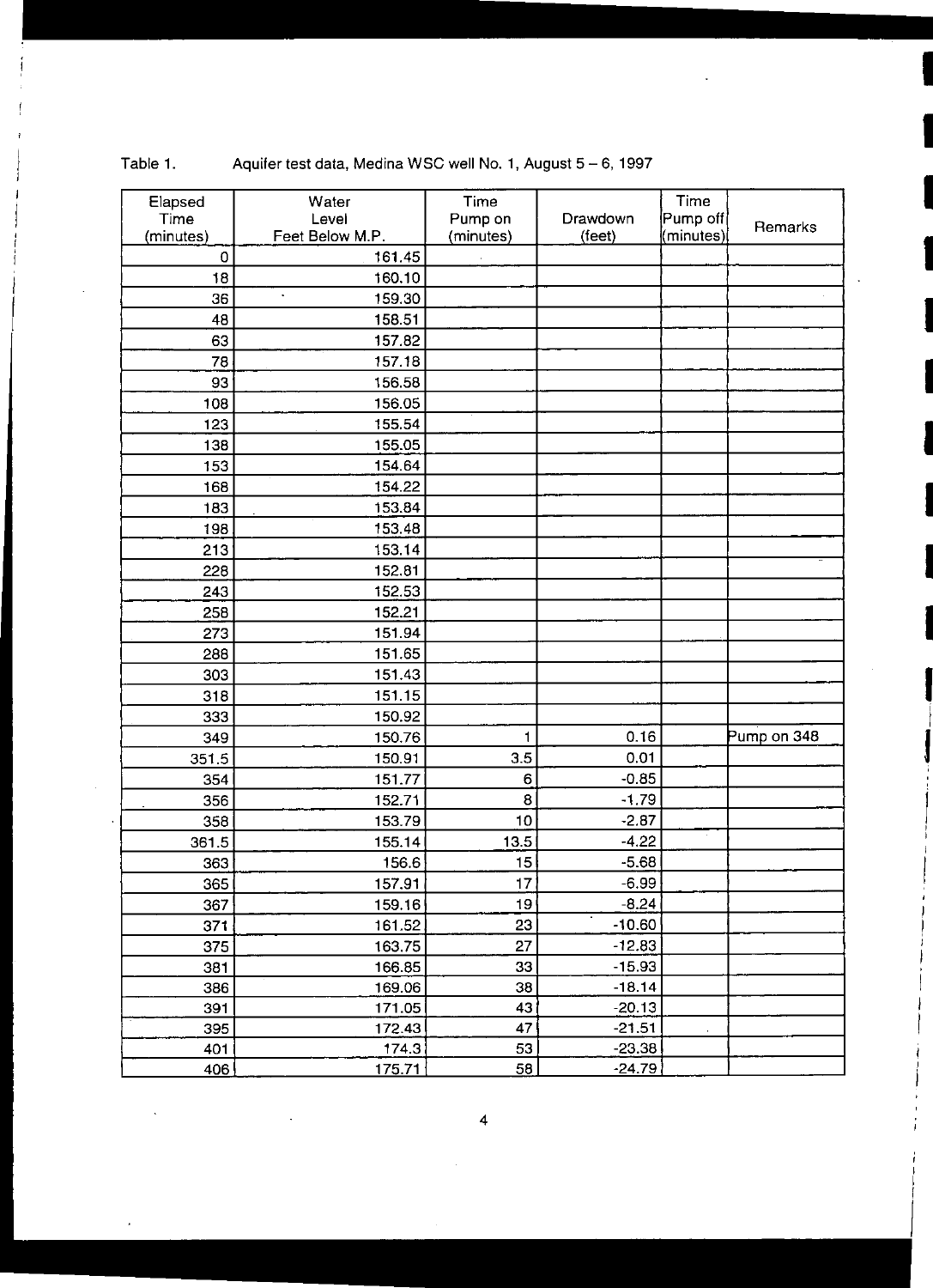| Elapsed   | Water                           | Time      |          | Time               |                    |
|-----------|---------------------------------|-----------|----------|--------------------|--------------------|
| Time      | Level                           | Pump on   | Drawdown | Pump off           |                    |
| (minutes) | Feet Below M.P.                 | (minutes) | (feet)   | (minutes)          | Remarks            |
| 411       | 176.97                          | 63        | $-26.05$ |                    |                    |
| 413       | 177.44                          | 65        | $-26.52$ |                    |                    |
| 423       | 179.54                          | 75        | $-28.62$ |                    |                    |
| 433       | 181.3                           | 85        | $-30.38$ |                    |                    |
| 443       | 182.85                          | 95        | $-31.93$ |                    |                    |
| 453       | 184.13                          | 105       | $-33.21$ |                    |                    |
| 468       | 185.78                          | 120       | $-34.86$ |                    |                    |
| 483       | 187.13                          | 135       | $-36.21$ |                    |                    |
| 498       | 188.31                          | 150       | $-37.39$ |                    |                    |
| 513       | 189.47                          | 165       | $-38.55$ |                    |                    |
| 528       | 190.51                          | 180       | $-39.59$ |                    |                    |
| 543       | 191.31                          | 195       | $-40.39$ |                    |                    |
| 558       | 192.09                          | 210       | $-41.17$ |                    |                    |
| 573       | 192.81                          | 225       | $-41.89$ |                    |                    |
| 588       | 193.44                          | 240       | $-42.52$ |                    |                    |
| 608       | 194.22                          | 260       | $-43.30$ |                    |                    |
| 628       | 194.92                          | 280       | $-44.00$ | $\bar{\mathbf{v}}$ |                    |
| 648       | 195.56                          | 300       | $-44.64$ |                    |                    |
| 678       | 196.4                           | 330       | $-45.48$ |                    |                    |
| 708       | 197.11                          | 360       | $-46.19$ |                    |                    |
| 768       | 198.32<br>$\tilde{\phantom{a}}$ | 420       | $-47.40$ |                    |                    |
| 828       | 199.32                          | 480       | $-48.40$ |                    |                    |
| 888       | 200.13                          | 540       | $-49.21$ |                    |                    |
| 949       | 200.82                          | 601       | $-49.90$ |                    |                    |
| 1008      | 201.41                          | 660       | $-50.49$ |                    |                    |
| 1068      | 201.86                          | 720       | $-50.94$ |                    |                    |
| 1070      | 201.85                          | 722       | $-50.93$ |                    | 1 Pump off at 1069 |
| 1071      | 201.84                          | 723       | $-50.92$ | $\overline{c}$     |                    |
| 1072      | 201.84                          | 724       | $-50.92$ | 3                  |                    |
| 1073      | 201.61                          | 725       | $-50.69$ | $\cdot$ 4          |                    |
| 1074      | 201.37                          | 726       | $-50.45$ | 5                  |                    |
| 1075      | 201.04                          | 727       | $-50.12$ | 6                  |                    |
| 1076      | 200.55                          | 728       | $-49.63$ | 7                  |                    |
| 1077      | 200.02                          | 729       | $-49.10$ | 8                  |                    |
| 1078      | 199.43                          | 730       | $-48.51$ | 9                  |                    |
| 1080      | 198.12                          | 732       | $-47.20$ | 11                 |                    |
| 1082      | 196.73                          | 734       | $-45.81$ | 13                 |                    |
| 1084      | 195.28                          | 736       | $-44.36$ | 15                 |                    |
| 1086      | 193.86                          | 738       | $-42.94$ | 17                 |                    |
| 1088      | 192.47                          | 740       | $-41.55$ | <u> 19</u>         |                    |

Table 1. Aquifer test data, Medina WSC well No. 1, August 5 - 6, 1997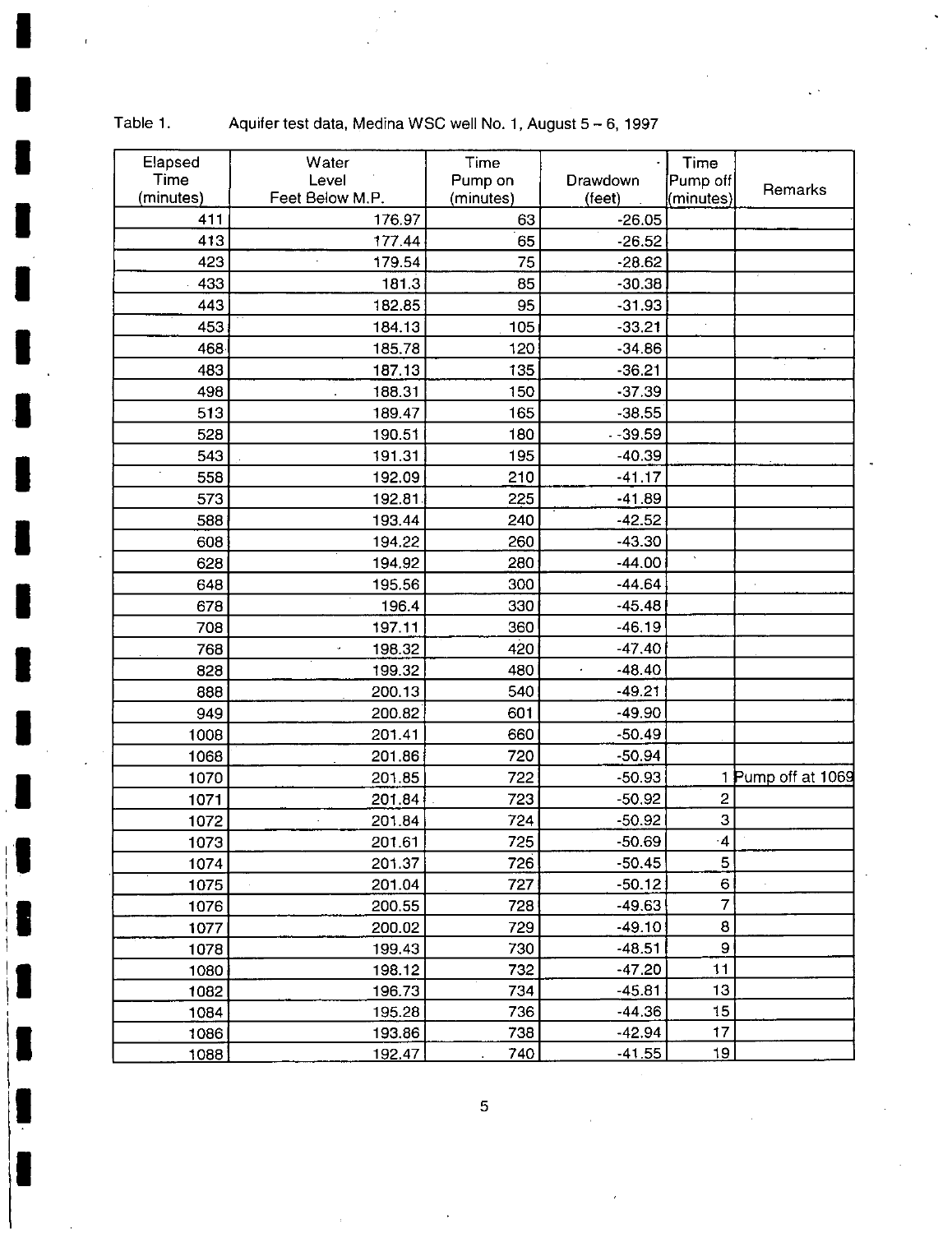| Elapsed    | Water                        | Time      |          | Time      |                             |
|------------|------------------------------|-----------|----------|-----------|-----------------------------|
| Time       | Level                        | Pump on   | Drawdown | Pump off  |                             |
| (minutes)  | Feet Below M.P.              | (minutes) | (feet)   | (minutes) | Remarks                     |
| 1093       | 189.21                       | 745       | $-38.29$ | 24        |                             |
| 1098       | 186.35                       | 750       | $-35.43$ | 29        |                             |
| 1103       | 183.9                        | 755       | $-32.98$ | 34        |                             |
| 1108       | 181.72                       | 760       | $-30.80$ | 39        | $\hat{\boldsymbol{\cdot} }$ |
| 1113       | 179.85                       | 765       | $-28.93$ | 44        |                             |
| 1118       | 178.16                       | 770       | $-27.24$ | 49        |                             |
| 1123       | 176.66                       | 775       | $-25.74$ | 54        |                             |
| 1128       | 175.31                       | 780       | $-24.39$ | 59        |                             |
| 1138       | 172.97                       | 790       | $-22.05$ | 69        |                             |
| 1151       | 170.53                       | 803       | $-19.61$ | 82        |                             |
| 1158       | 169.36                       | 810       | $-18.44$ | 89        |                             |
| 1168       | 167.93                       | 820       | $-17.01$ | 99        |                             |
| 1178       | 166.67                       | 830       | $-15.75$ | 109       |                             |
| 1188       | 165.53                       | 840       | $-14.61$ | 119       |                             |
| 1203       | 164.06                       | 855       | $-13.14$ | 134       |                             |
| ÷,<br>1218 | 162.59                       | 870       | $-11.67$ | 149       |                             |
| 1233       | 161.64                       | 885       | $-10.72$ | 164       |                             |
| 1248       | 160.65                       | 900       | $-9.73$  | 179       |                             |
| 1263       | 159.75                       | 915       | $-8.83$  | 194       |                             |
| 1278       | 158.94                       | 930       | $-8.02$  | 209       |                             |
| 1293       | 158.21                       | 945       | $-7.29$  | 224       |                             |
| 1308       | 157.52                       | 960       | $-6.60$  | 239       |                             |
| 1328       | 156.72                       | 980       | $-5.80$  | 259       |                             |
| 1348       | 155.99                       | 1000      | $-5.07$  | 279       |                             |
| 1368       | 155.32                       | 1020      | $-4.40$  | 299       |                             |
| 1398       | 154.42                       | 1050      | $-3.50$  | 329       |                             |
| 1428       | 153.64                       | 1080      | $-2.72$  | 359       |                             |
| 1488       | 152.29                       | 1140      | $-1.37$  | 419       |                             |
| 1548       | 151.2                        | 1200      | $-0.28$  | 479       |                             |
| 1608       | $\cdot$ ,<br>150.28          | 1260      | 0.64     | 539       |                             |
| 1668       | 149.49<br>$\bar{\mathbf{r}}$ | 1320      | 1.43     | 599       |                             |
| 1728       | 148.79                       | 1380      | 2.13     | 659       |                             |
| 1788       | 148.14                       | 1440      | 2,78     | 719       |                             |

| Table 1. | Aquifer test data, Medina WSC well No. 1, August 5 - 6, 1997 |  |
|----------|--------------------------------------------------------------|--|
|          |                                                              |  |

 $\cdot$  ,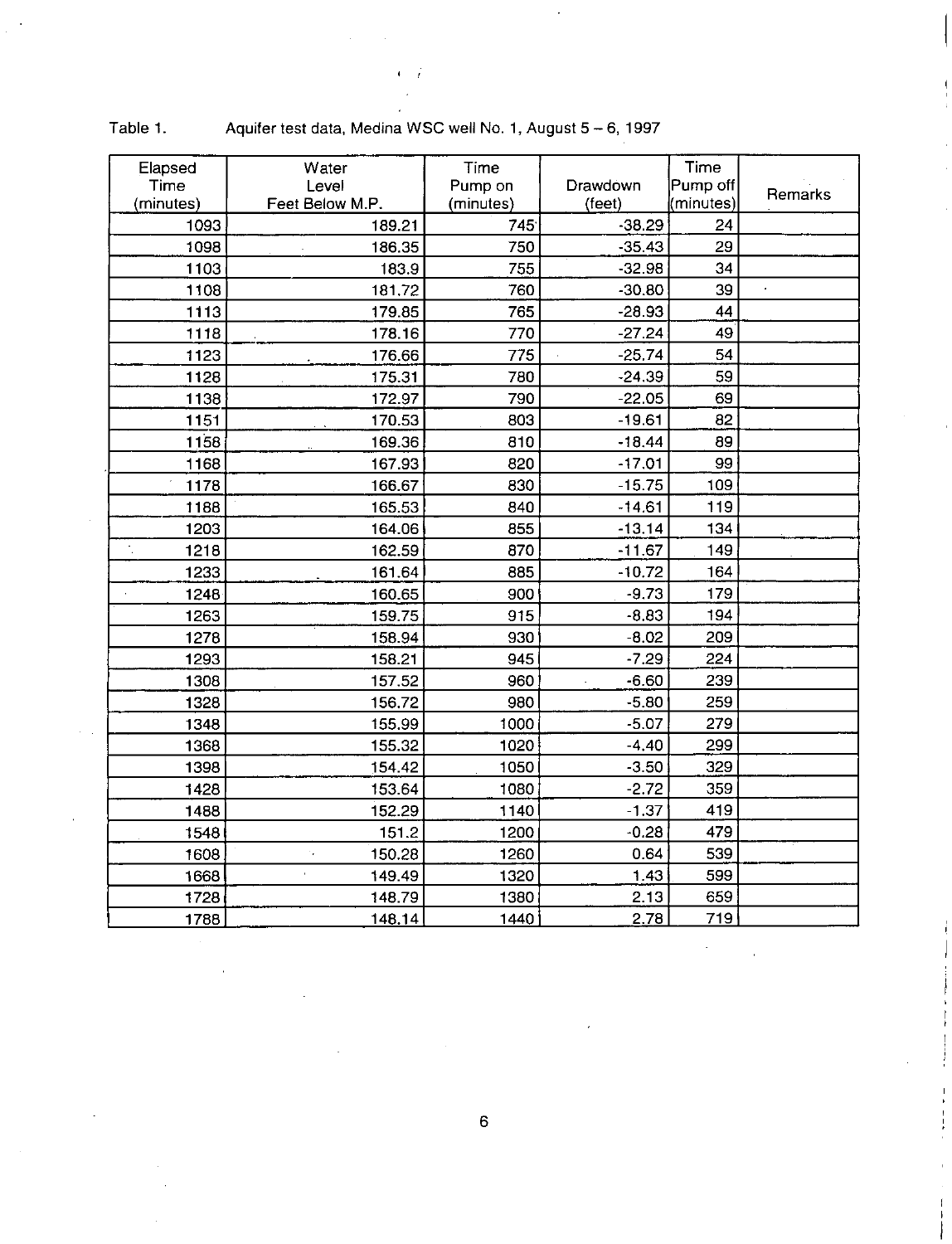Table 2. Aquifer test data, Medina WSC well No. 2, August 5 - 6, 1997.

×

| Elapsed     | Water               | Time                 |            | Time      |                        |
|-------------|---------------------|----------------------|------------|-----------|------------------------|
| Time        | Level               | Pump on              | Drawdown   | Pump off  | Remarks                |
| (minutes)   | Feet Below M.P.     | (minutes)            | (feet)     | (minutes) |                        |
| $\mathbf 0$ | 113.1               |                      |            |           | swl to establish trend |
| 15          | 112.1               |                      |            |           |                        |
| 30          | 111.13              |                      |            |           |                        |
| 45          | 110.4               |                      |            |           |                        |
| 60          | 109.63              | $\ddot{\phantom{0}}$ |            |           |                        |
| 75          | 108.96              |                      | $\epsilon$ |           |                        |
| 90          | 108.36              | ä,                   |            |           |                        |
| 105         | 107.77              |                      |            |           |                        |
| 120         | 107.24              |                      |            |           |                        |
| 135         | 106.75              |                      |            |           |                        |
| 150         | 106.3               |                      |            |           |                        |
| 165         | 105.86              |                      |            |           |                        |
| 180         | 105.46              |                      |            |           |                        |
| 195         | 105.07              |                      |            |           |                        |
| 210         | 104.7               |                      |            |           |                        |
| 225         | 104.34              |                      |            |           |                        |
| 240         | 104.01              |                      |            |           |                        |
| 255         | 103.71              |                      |            |           |                        |
| 270         | 103.4               |                      |            |           |                        |
| 285         | 103.13              | ä,                   |            |           |                        |
| 300         | 102.85              |                      |            |           |                        |
| 315         | 102.6               |                      |            |           |                        |
| 332         | 102.23              | $\overline{c}$       | 0.37       |           | Pump on @330           |
| 334.5       | 102.51              | 4.5                  | 0.09       |           |                        |
| 337         | 102.99              | $\overline{7}$       | $-0.39$    |           |                        |
| 339         | 103.61              | 9                    | $-1.01$    |           |                        |
| 341         | 104.41              | 11                   | $-1.81$    |           |                        |
| 344         | 105.59              | 14                   | $-2.99$    |           |                        |
| 346         | 106.78              | 16                   | $-4.18$    |           |                        |
| 348         | 107.87              | 18                   | $-5.27$    |           |                        |
| 350         | 108.3               | 20                   | $-5.7$     |           |                        |
| 355         | 111.55              | 25                   | $-8.95$    |           |                        |
| 360         | 114.2               | 30                   | $-11.6$    |           |                        |
| 365         | 116.49              | 35                   | $-13.89$   |           |                        |
| 370         | 118.77              | 40                   | $-16.17$   |           |                        |
| 375         | 120.86              | 45<br>$\sim$ $\sim$  | $-18.26$   |           |                        |
| 380         | 122.56              | 50                   | $-19.96$   |           |                        |
| 385         | 124.38              | 55                   | $-21.78$   |           |                        |
| 390         | 125.91<br>$\bullet$ | 60                   | $-23.31$   |           |                        |

 $\ddot{\phantom{a}}$ 

 $\bar{z}$ 

 $\sim$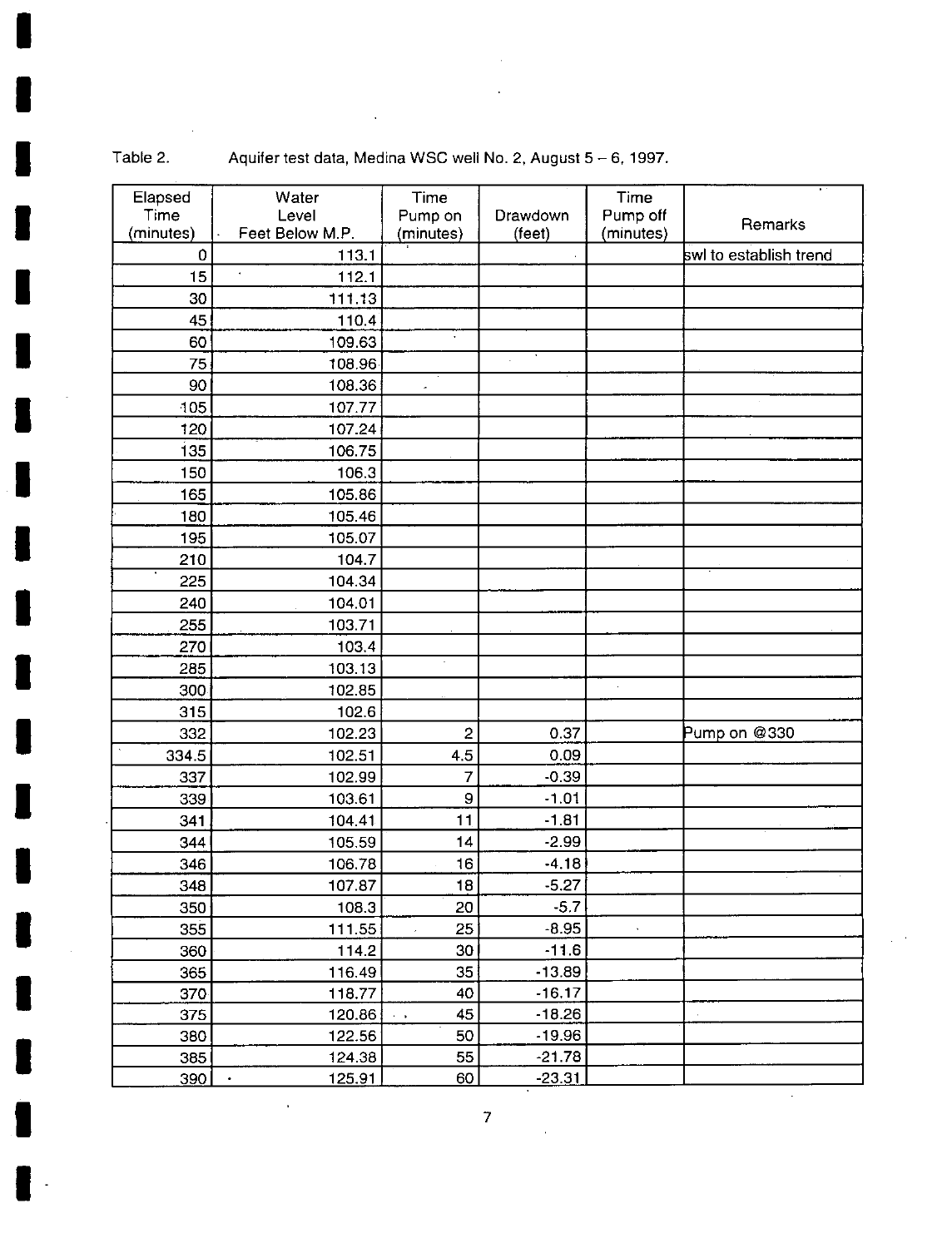| Elapsed<br>Time | Water<br>Level  | Time<br>Pump on | Drawdown | Time<br>Pump off |                  |
|-----------------|-----------------|-----------------|----------|------------------|------------------|
| (minutes)       | Feet Below M.P. | (minutes)       | (feet)   | (minutes)        | Remarks          |
| 400             | 128.51          | 70              | $-25.91$ |                  |                  |
| 410             | 130.83          | 80              | $-28.23$ |                  |                  |
| 420             | 132.78          | 90              | $-30.18$ |                  |                  |
| 430             | 134.54          | 100             | $-31.94$ |                  |                  |
| 440             | 136.08          | 110             | $-33.48$ |                  |                  |
| 450             | 137.35          | 120             | $-34.75$ |                  |                  |
| 465             | 139.05          | 135             | $-36.45$ |                  |                  |
| 480             | 140.6           | 150             | $-38$    |                  |                  |
| 495             | 142.4           | 165             | $-39.8$  |                  |                  |
| 510             | 143.3           | 180             | $-40.7$  |                  |                  |
| 525             | 144.66          | 195             | $-42.06$ |                  |                  |
| 540             | 145.85          | 210             | $-43.25$ |                  |                  |
| 557             | 146.54          | 227             | $-43.94$ |                  |                  |
| 574             | 147.49          | 244             | $-44.89$ |                  |                  |
| 592             | 148.39          | 262             | $-45.79$ |                  |                  |
| 612             | 149.34          | 282             | $-46.74$ |                  |                  |
| 632             | 150.5           | 302             | $-47.9$  |                  |                  |
| 662             | 151.11          | 332             | $-48.51$ |                  |                  |
| 692             | 152.1           | 362             | $-49.5$  |                  |                  |
| 752             | 153.81          | 422             | $-51.21$ |                  |                  |
| 812             | 155.41          | 482             | $-52.81$ |                  |                  |
| 872             | 156.55          | 542             | $-53.95$ | $\alpha$         |                  |
| 932             | 157.52          | 602             | $-54.92$ |                  |                  |
| 992             | 158.39          | 662             | $-55.79$ |                  |                  |
| 1050            | 159.25          | 720             | $-56.65$ |                  |                  |
| 1052            | 159.15          | 722             | $-56.55$ |                  | 1 Pump off @1051 |
| 1053            | 159             | 723             | $-56.4$  | 2                |                  |
| 1054            | 158.9           | 724             | $-56.3$  | 3                |                  |
| 1055            | 158.8           | 725             | $-56.2$  | 4                |                  |
| 1056            | 158.6           | 726             | $-56$    | 5                |                  |
| 1059            | 157.9           | 729             | $-55.3$  | 8                |                  |
| 1060            | 157.6           | 730             | $-55$    | 9                |                  |
| 1061            | 157.4           | 731             | $-54.8$  | 10               |                  |
| 1063            | 156.25          | 733             | $-53.65$ | 12               |                  |
| 1065            | 155.4           | 735             | $-52.8$  | 14               |                  |
| 1067            | 154.8           | 737             | $-52.2$  | 16               |                  |
| 1069            | 152.6           | 739             | $-50$    | 18               |                  |
| 1071            | 151.35          | 741             | $-48.75$ | 20               |                  |
| 1076            | 148.05          | 746             | $-45.45$ | 25               |                  |
| 1081            | 145.6           | 751             | $-43$    | 30 <sub>2</sub>  |                  |

Table 2. Aquifer test data, Medina WSC well No.2, August 5 - 6, 1997.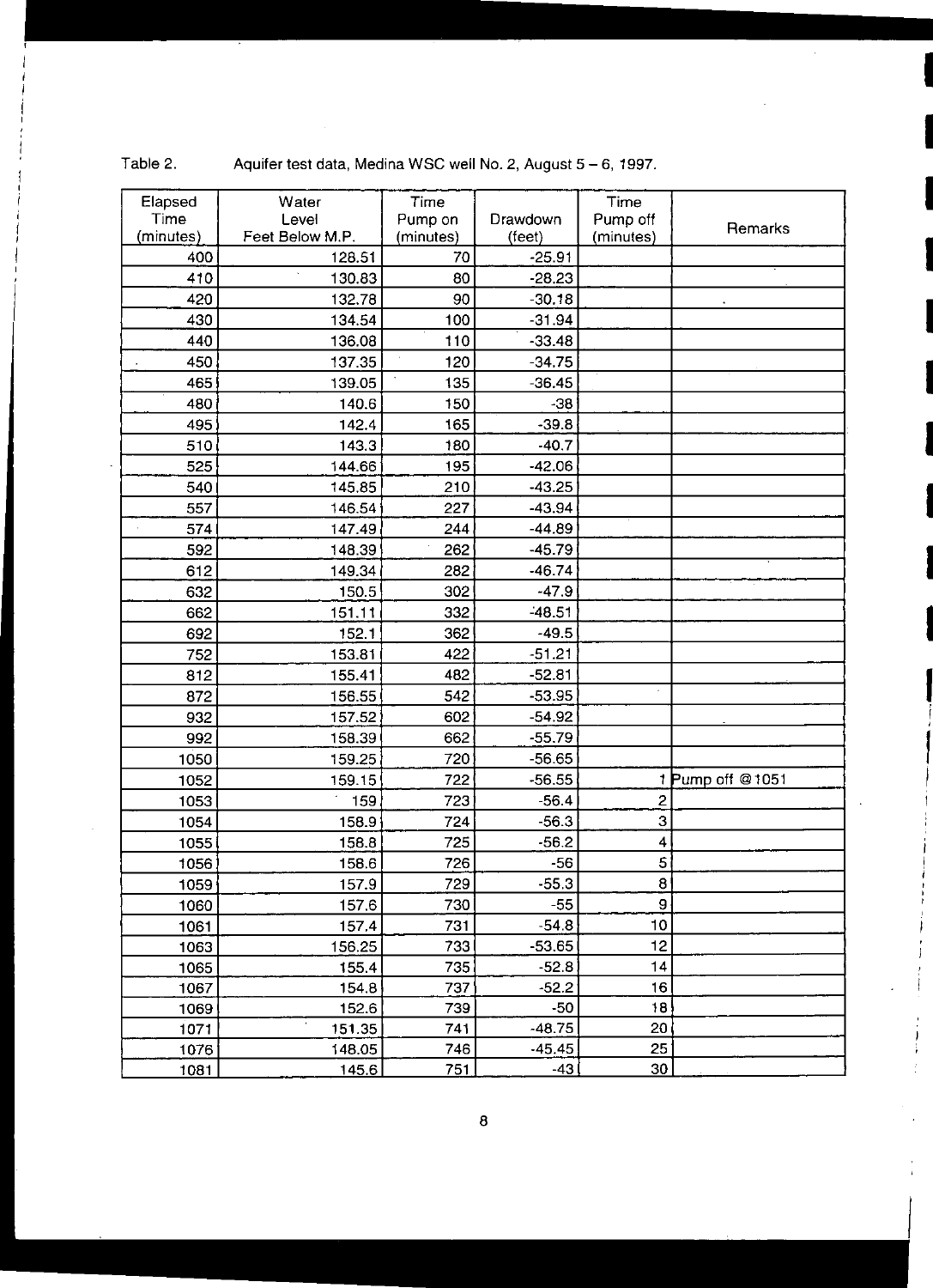|           |                 |           | ٠        |           |                |
|-----------|-----------------|-----------|----------|-----------|----------------|
| Elapsed   | Water           | Time      |          | Time      |                |
| Time      | Level           | Pump on   | Drawdown | Pump off  | <b>Remarks</b> |
| (minutes) | Feet Below M.P. | (minutes) | (feet)   | (minutes) |                |
| 1086      | 143             | 756       | $-40.4$  | 35        |                |
| 1091      | 140.6           | 761       | $-38$    | 40        |                |
| 1096      | 138.3           | 766       | $-35.7$  | 45        |                |
| 1101      | 136.8           | 771       | $-34.2$  | 50        |                |
| 1106      | 135.15          | 776       | $-32.55$ | 55        |                |
| 1111      | 133.5           | 781       | $-30.9$  | 60        |                |
| 1120      | 131.45          | 790       | $-28.85$ | 69        |                |
| 1130      | 129             | 800       | $-26.4$  | 79        |                |
| 1140      | 127.35          | 810       | $-24.75$ | 89        |                |
| 1150      | 125.25          | 820       | $-22.65$ | 99        |                |
| 1160      | 123.7           | 830       | $-21.1$  | 109       |                |
| 1170      | 122.4           | 840       | $-19.8$  | 119       |                |
| 1185      | 120.53          | 855       | $-17.93$ | 134       |                |
| 1200      | 118.9           | 870       | $-16.3$  | 149       |                |
| 1215      | 117.55          | 885       | $-14.95$ | 164       |                |
| 1230      | 116.25          | 900       | $-13.65$ | 179       |                |
| 1245      | 115.15          | 915       | $-12.55$ | 194       |                |
| 1260      | 114.08          | 930       | $-11.48$ | 209       |                |
| 1275      | 113.25          | 945       | $-10.65$ | 224       |                |
| 1290      | 112.32          | 960       | $-9.72$  | 239       |                |
| 1310      | 111.38          | 980       | $-8.78$  | 259       |                |
| 1330      | 110.5           | 1000      | $-7.9$   | 279       |                |
| 1350      | 109.5           | 1020      | $-6.9$   | 299       |                |
| 1380      | 108.42          | 1050      | $-5.82$  | 329       |                |
| 1410      | 107.47          | 1080      | $-4.87$  | 359       |                |
| 1470      | 105.72          | 1140      | $-3.12$  | 419       |                |
| 1530      | 104.35          | 1200      | $-1.75$  | 479       |                |
| 1590      | 103.12          | 1260      | $-0.52$  | 539       |                |
| 1650      | 102.18          | 1320      | 0.42     | 599       |                |
| 1710      | 101.25          | 1380      | 1.35     | 659       |                |
| 1770      | 100.5           | 1440      | 2.1      | 719       |                |

 $\ddot{\phantom{a}}$ 

Table'2. Aquifer test data, Medina WSC well No. 2, August 5 - 6, 1997.

- 1

 $\bar{\beta}$ 

 $\boldsymbol{\beta}$ 

 $\bar{t}$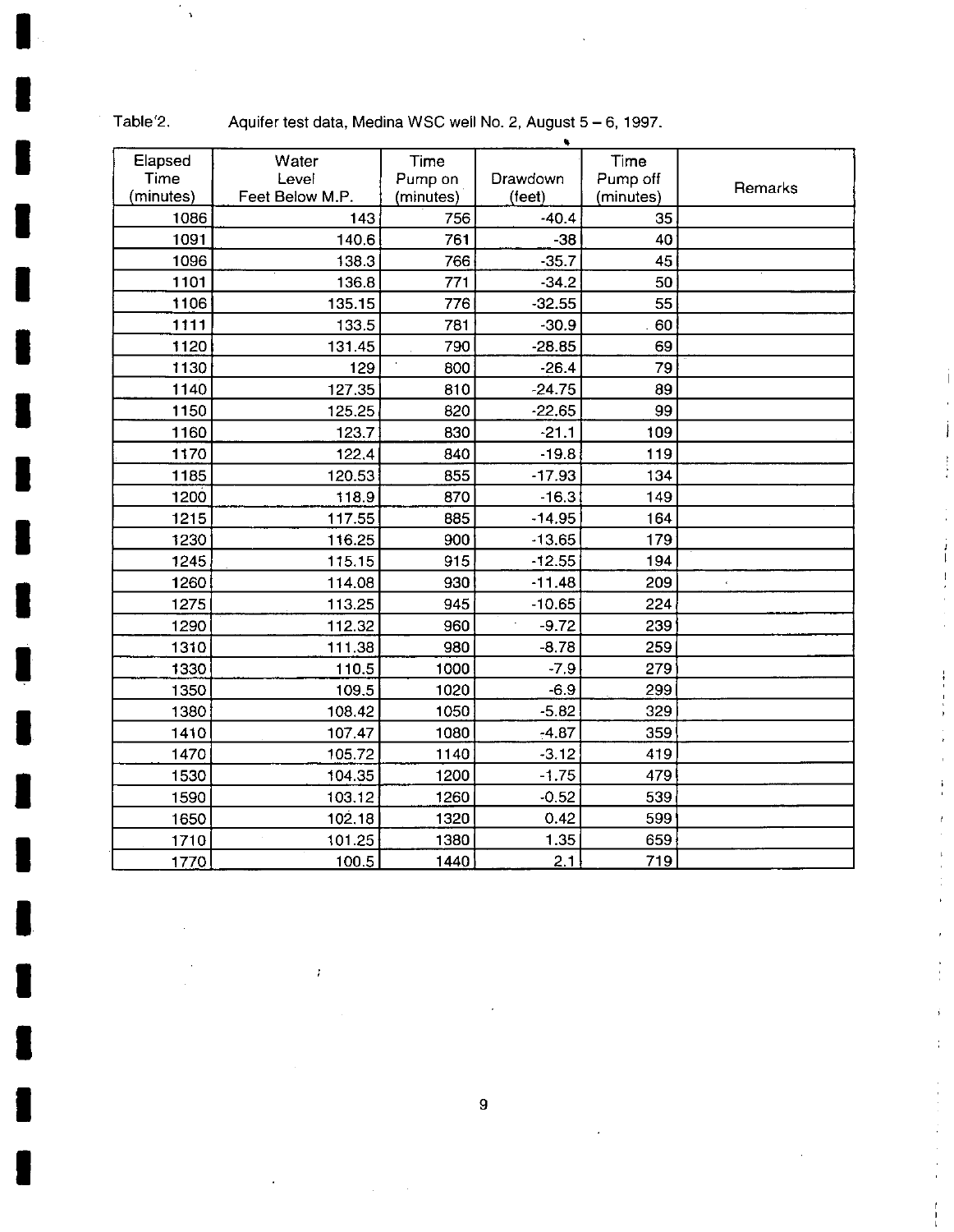| Elapsed<br><b>Pumping Time</b> | Flowmeter<br>Discharge (gpm) |  |  |
|--------------------------------|------------------------------|--|--|
| (minutes)                      |                              |  |  |
| 1                              | 171                          |  |  |
| 4                              | 150                          |  |  |
| $\overline{7}$                 | 138                          |  |  |
| 8                              | 138                          |  |  |
| 9                              | 137                          |  |  |
| 10                             | 136                          |  |  |
| 12                             | 132                          |  |  |
| 14                             | 128                          |  |  |
| 17                             | 126                          |  |  |
| 23                             | 123                          |  |  |
| 30                             | 122                          |  |  |
| 35                             | 116                          |  |  |
| 40                             | 117                          |  |  |
| 52                             | 113                          |  |  |
| 60                             | 115                          |  |  |
| 78                             | 111                          |  |  |
| 90                             | 110                          |  |  |
| 127                            | 111                          |  |  |
| 185                            | 110                          |  |  |
| 214                            | 107                          |  |  |
| 228                            | 108                          |  |  |
| 247                            | 105                          |  |  |
| 264                            | 107                          |  |  |
| 285                            | 106                          |  |  |
| 304                            | 106                          |  |  |
| 335                            | 105                          |  |  |
| 365                            | 104                          |  |  |
| 427                            | 102                          |  |  |
| 487                            | 104                          |  |  |
| 545                            | 105                          |  |  |
| 604                            | 105                          |  |  |
| 663                            | 104                          |  |  |
| 719                            | 105                          |  |  |

Table 3. Pumping Rates

 $\ddot{\phantom{0}}$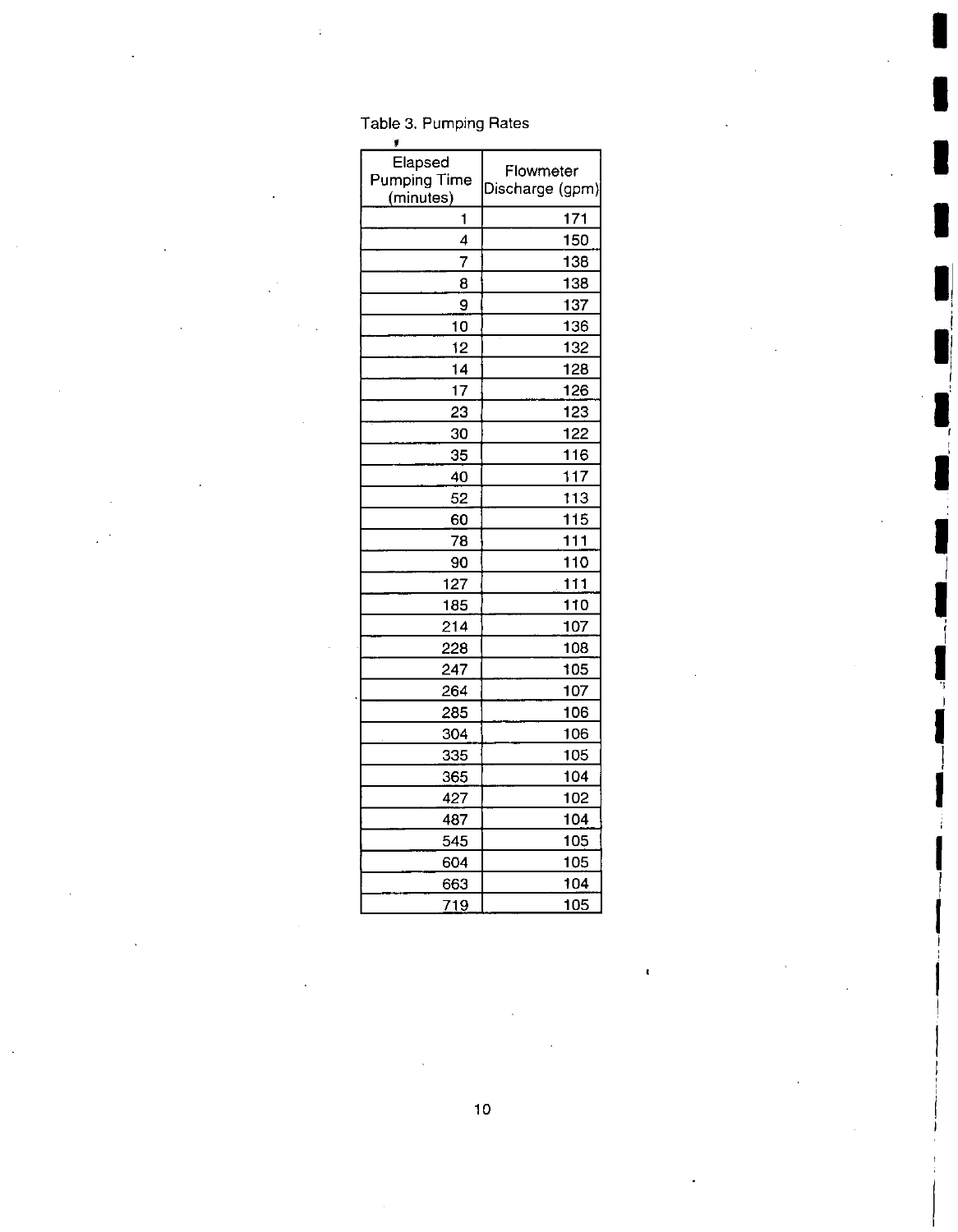

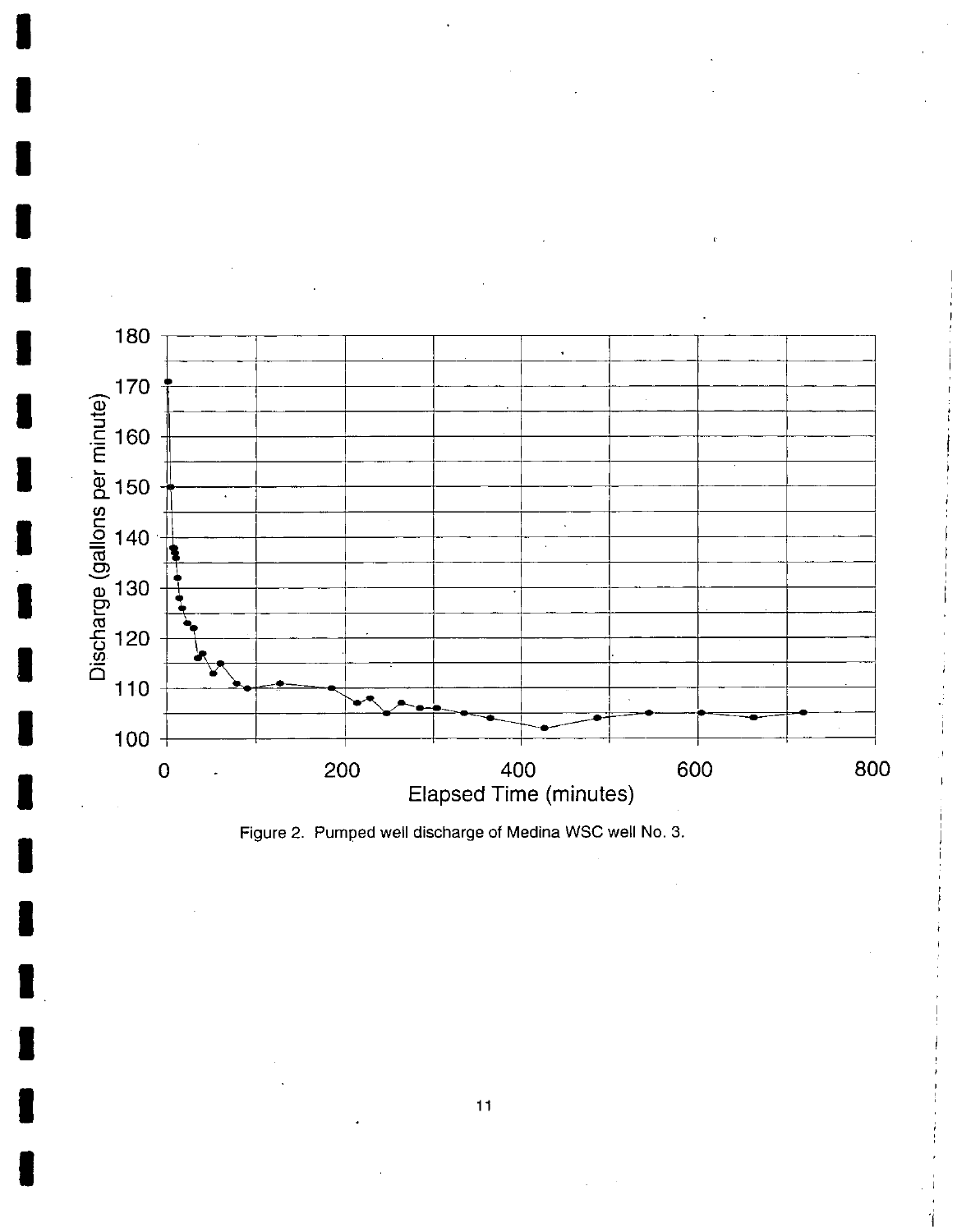

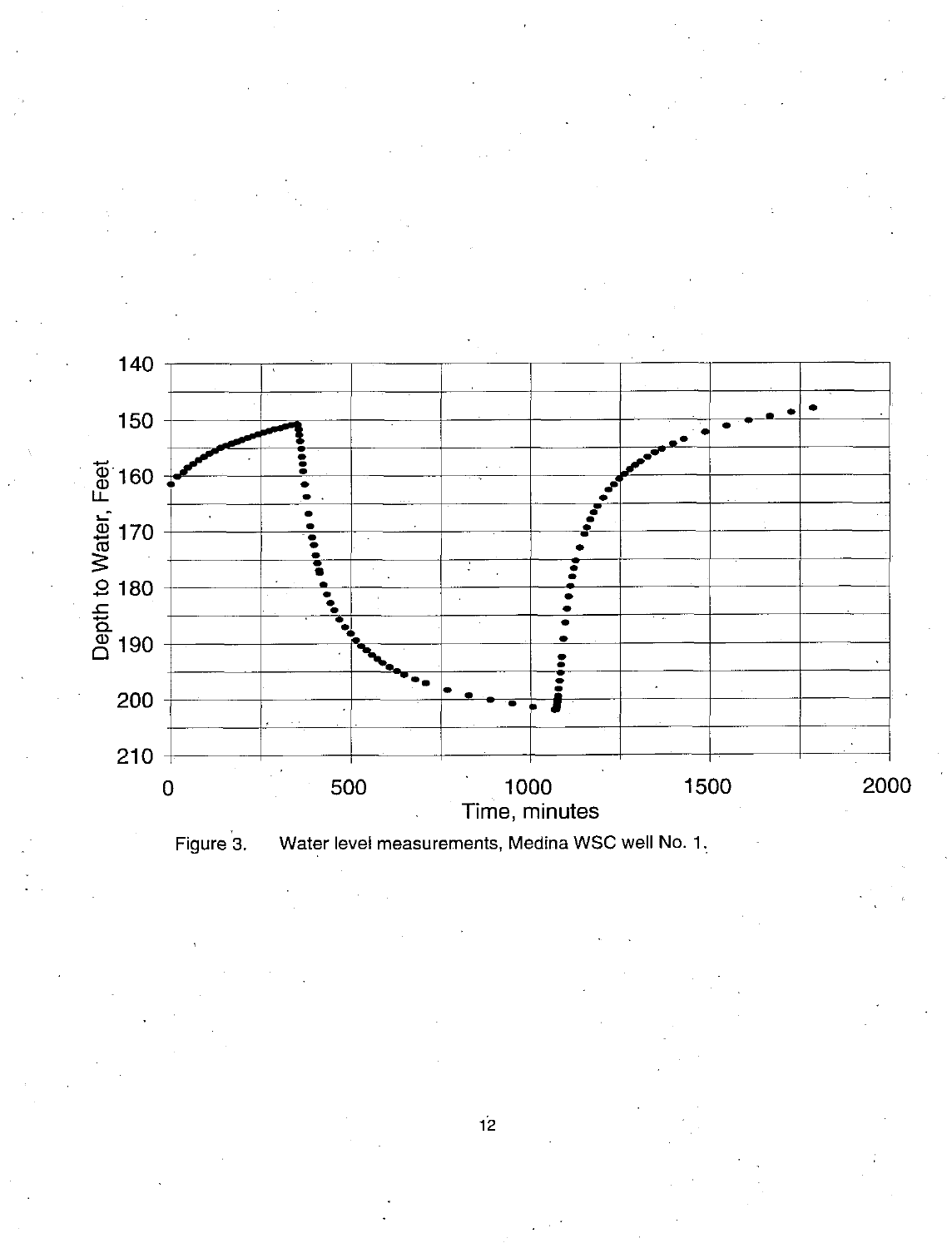

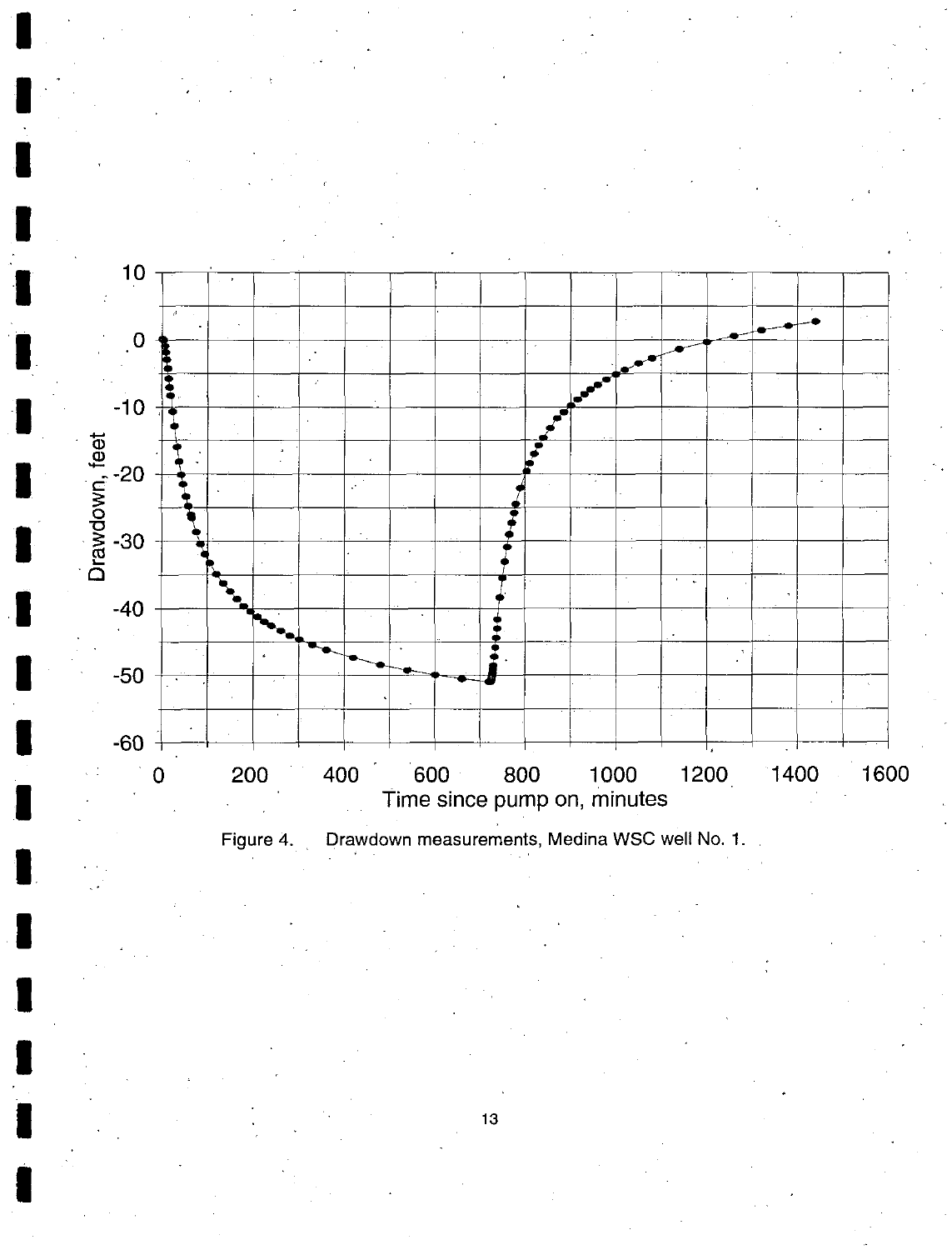

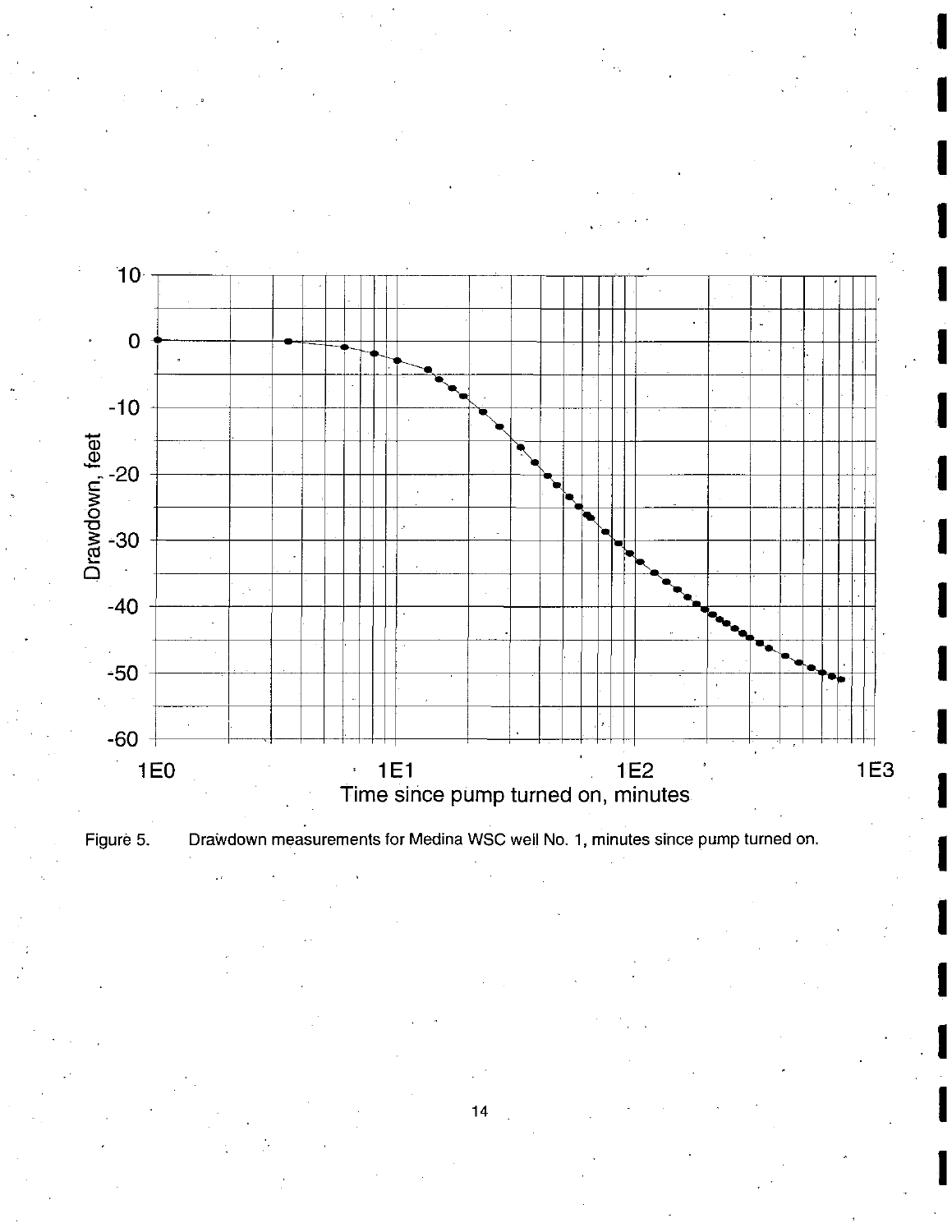

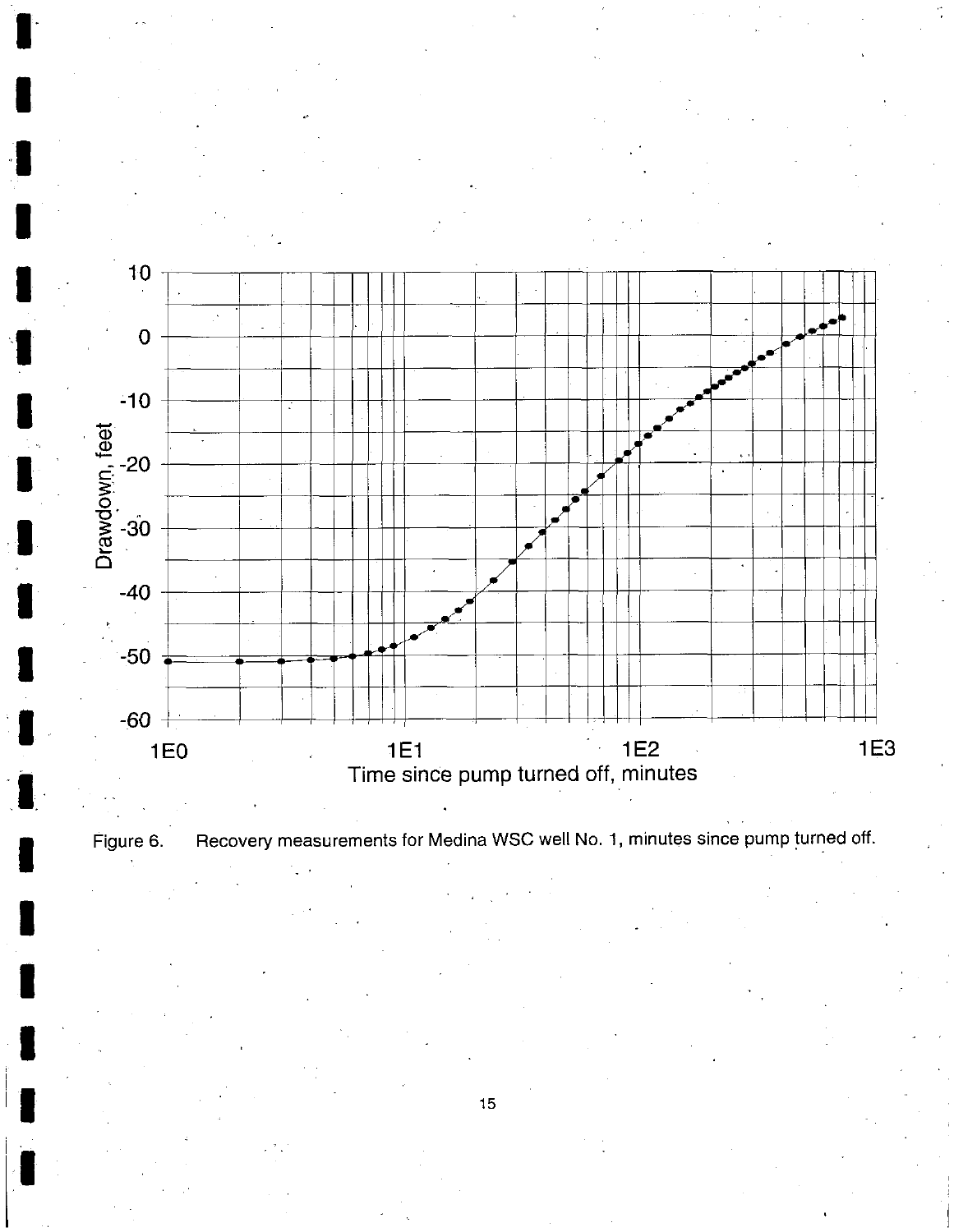

 $\vec{a}$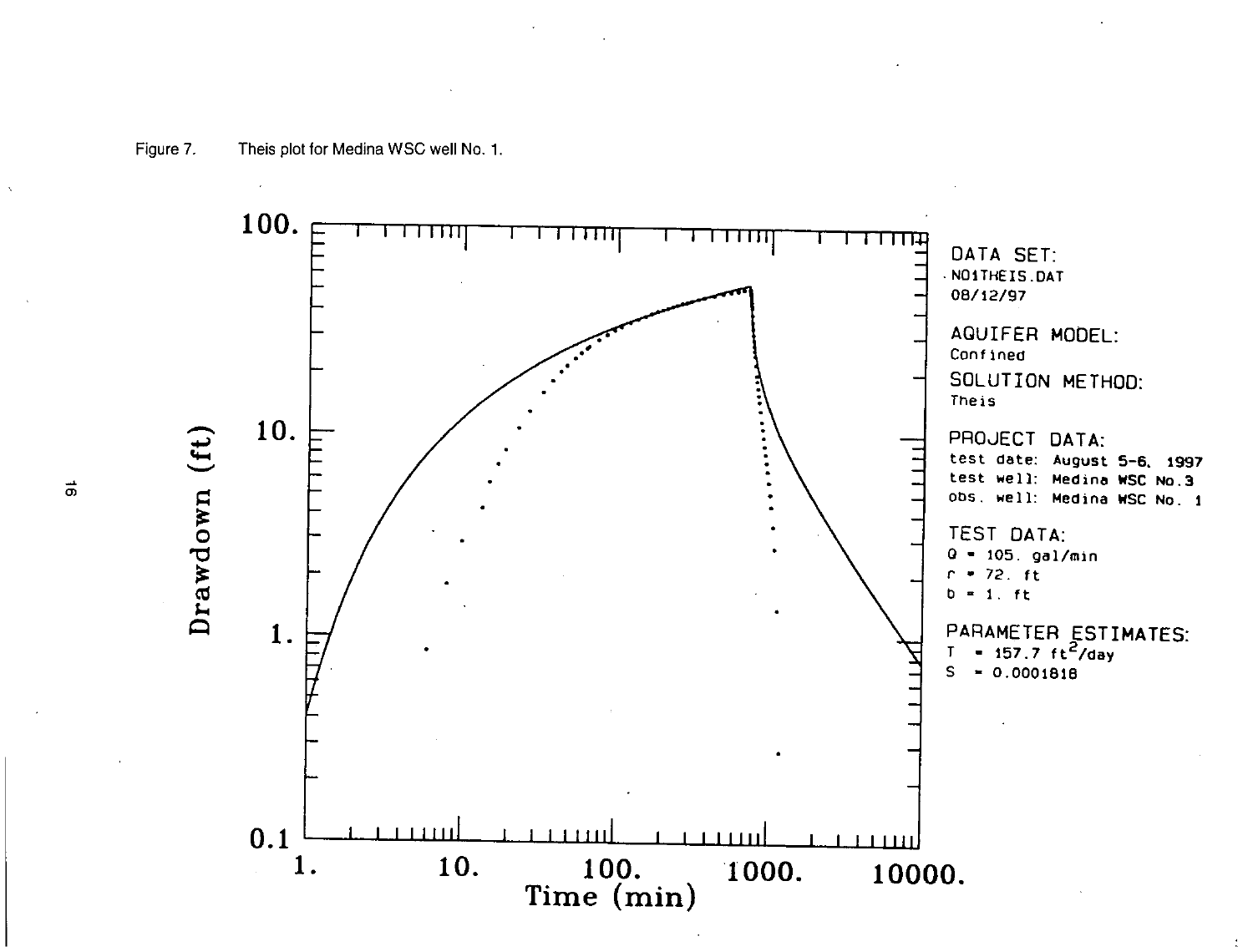![](_page_18_Figure_1.jpeg)

₹

**ADTESOI**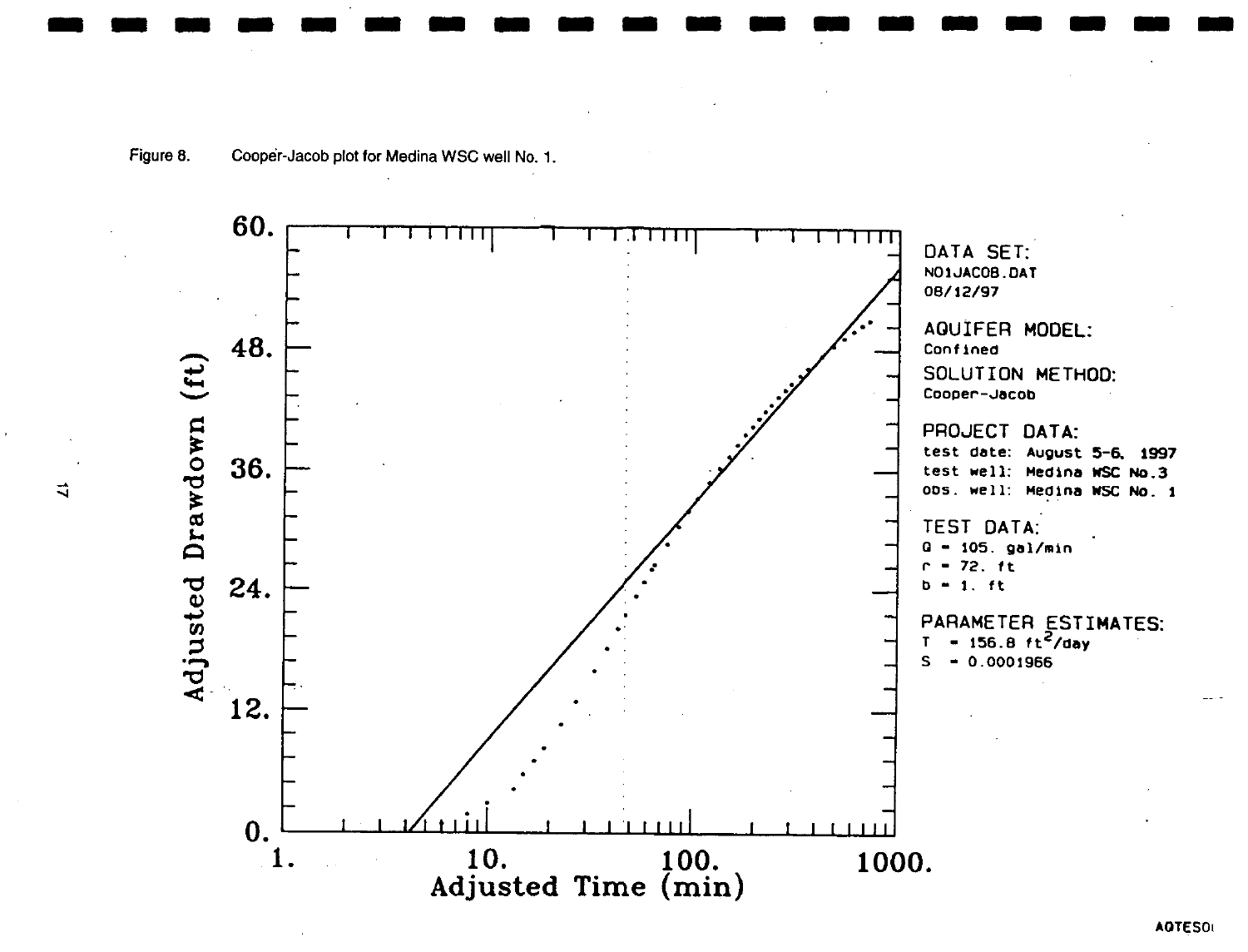![](_page_19_Figure_1.jpeg)

 $\vec{\circ}$ 

**AGTESOLV**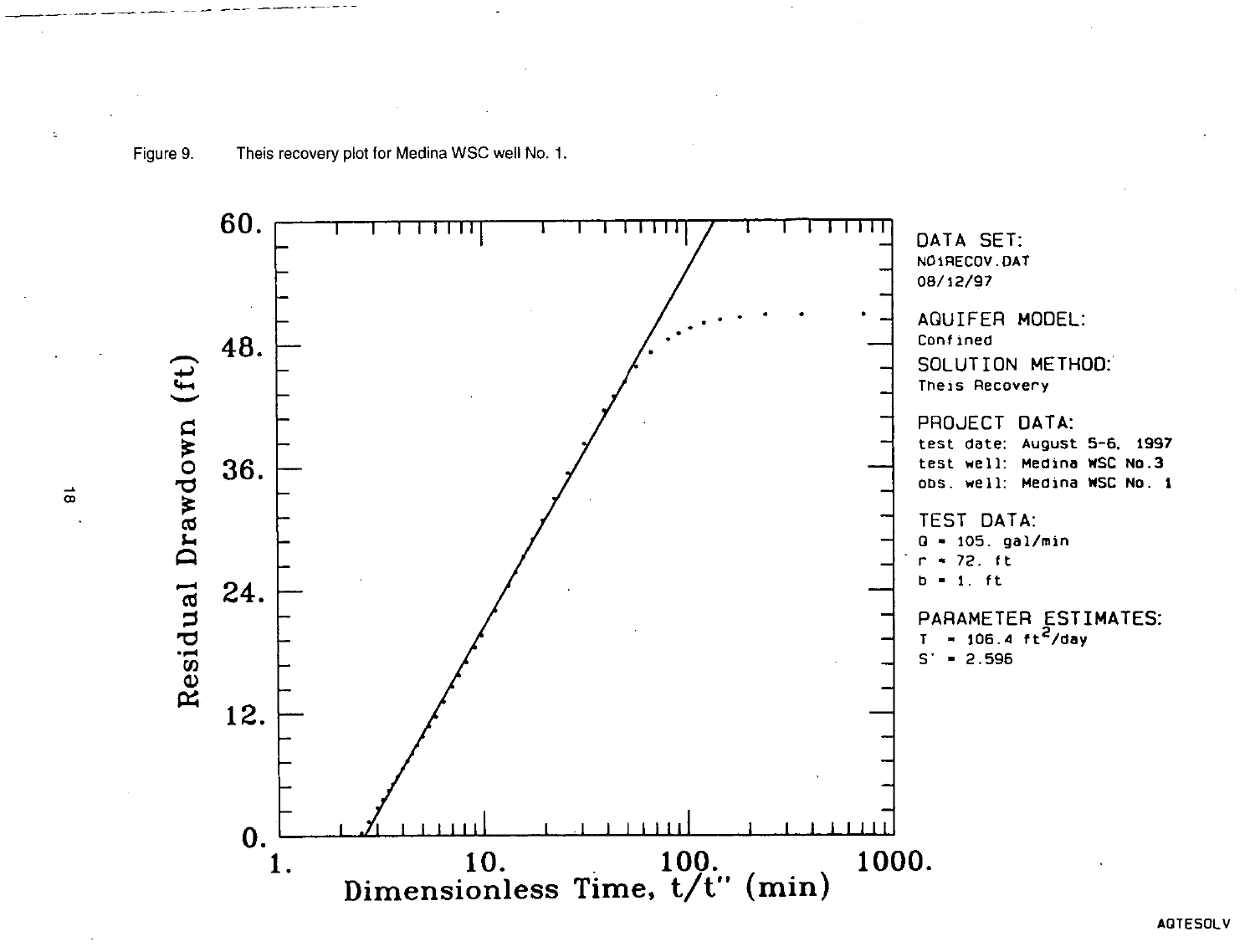![](_page_20_Figure_0.jpeg)

![](_page_20_Figure_1.jpeg)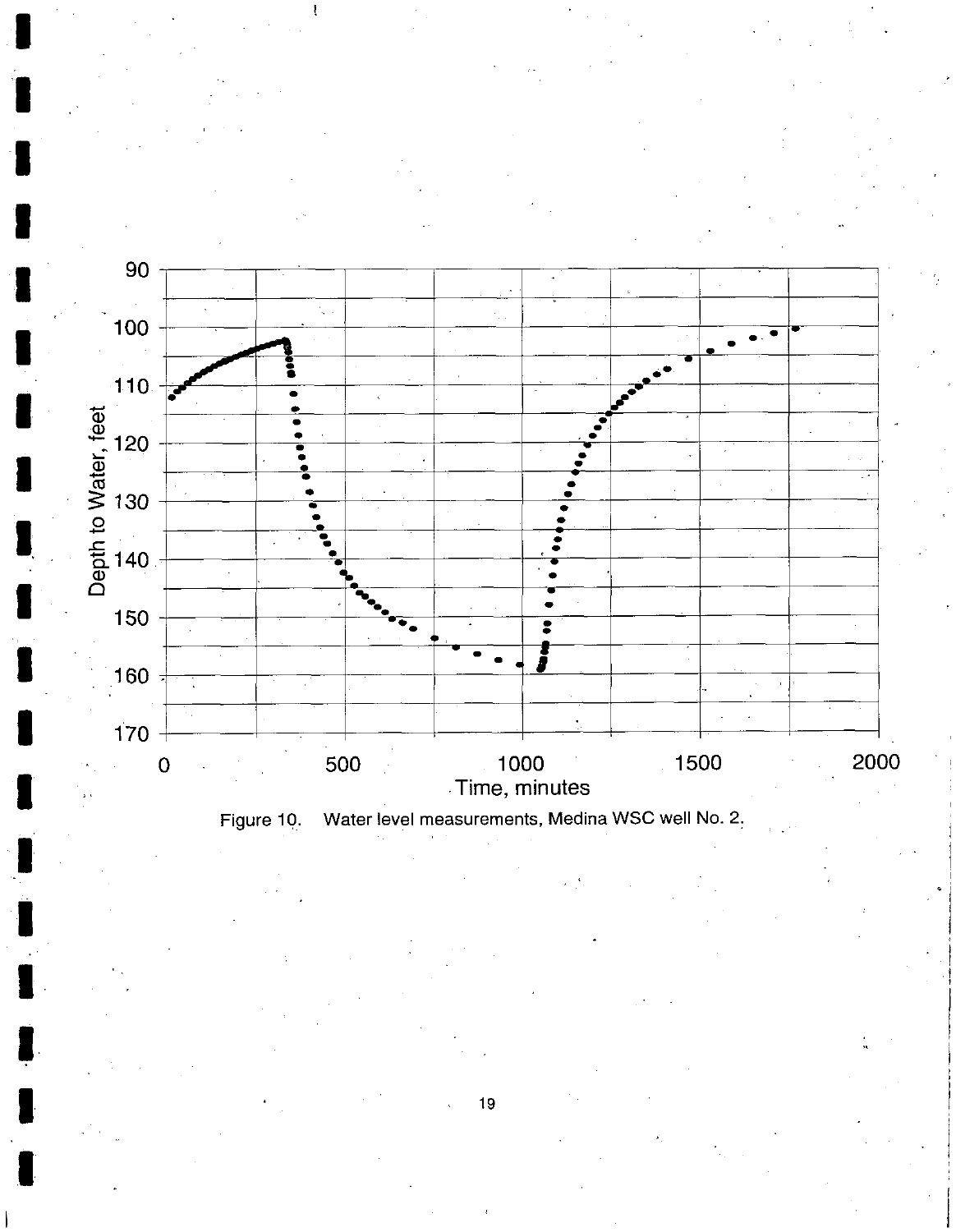![](_page_21_Figure_0.jpeg)

Ň

Figure 11. Drawdown measurements, Medina WSC well No. 2.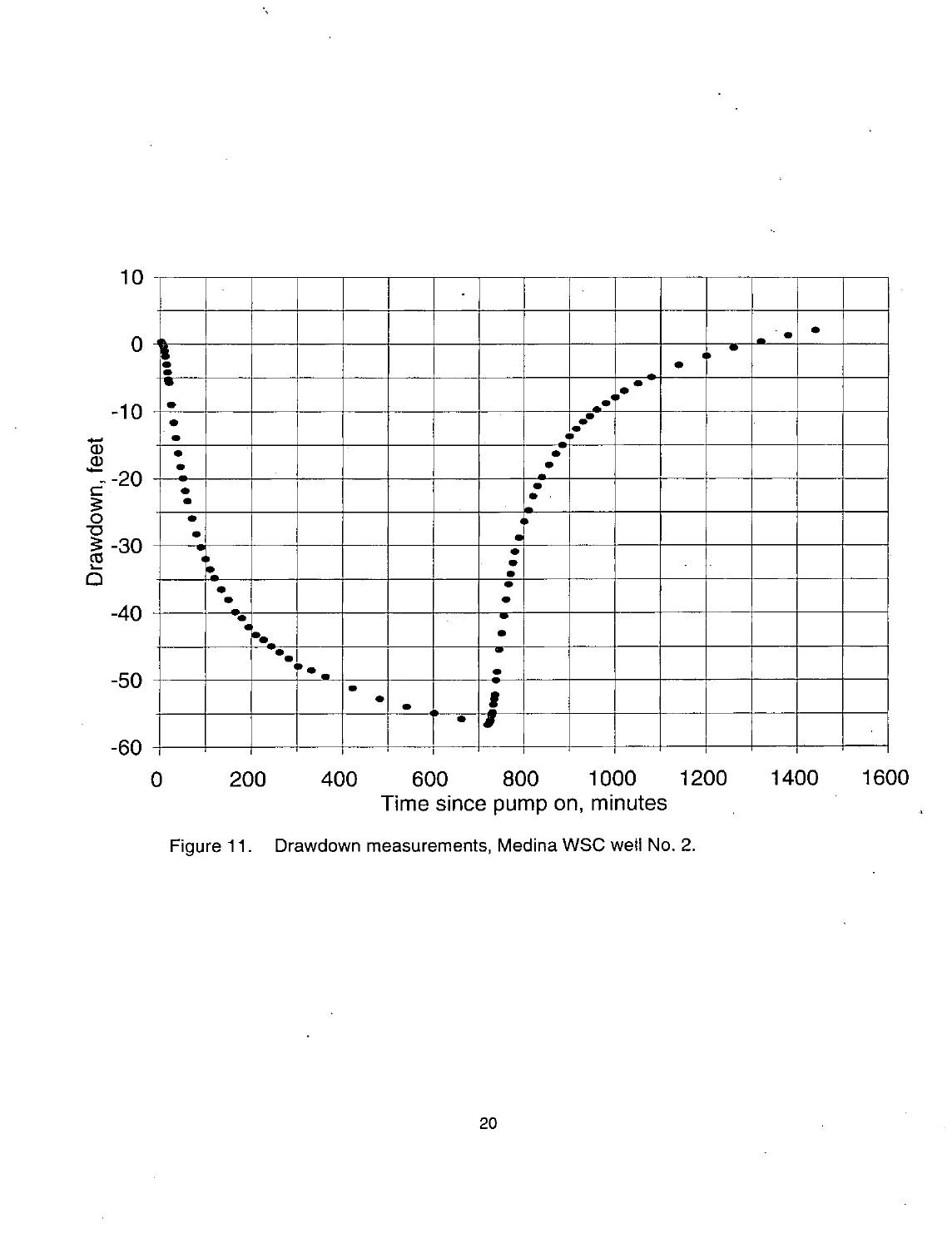![](_page_22_Figure_0.jpeg)

![](_page_22_Figure_1.jpeg)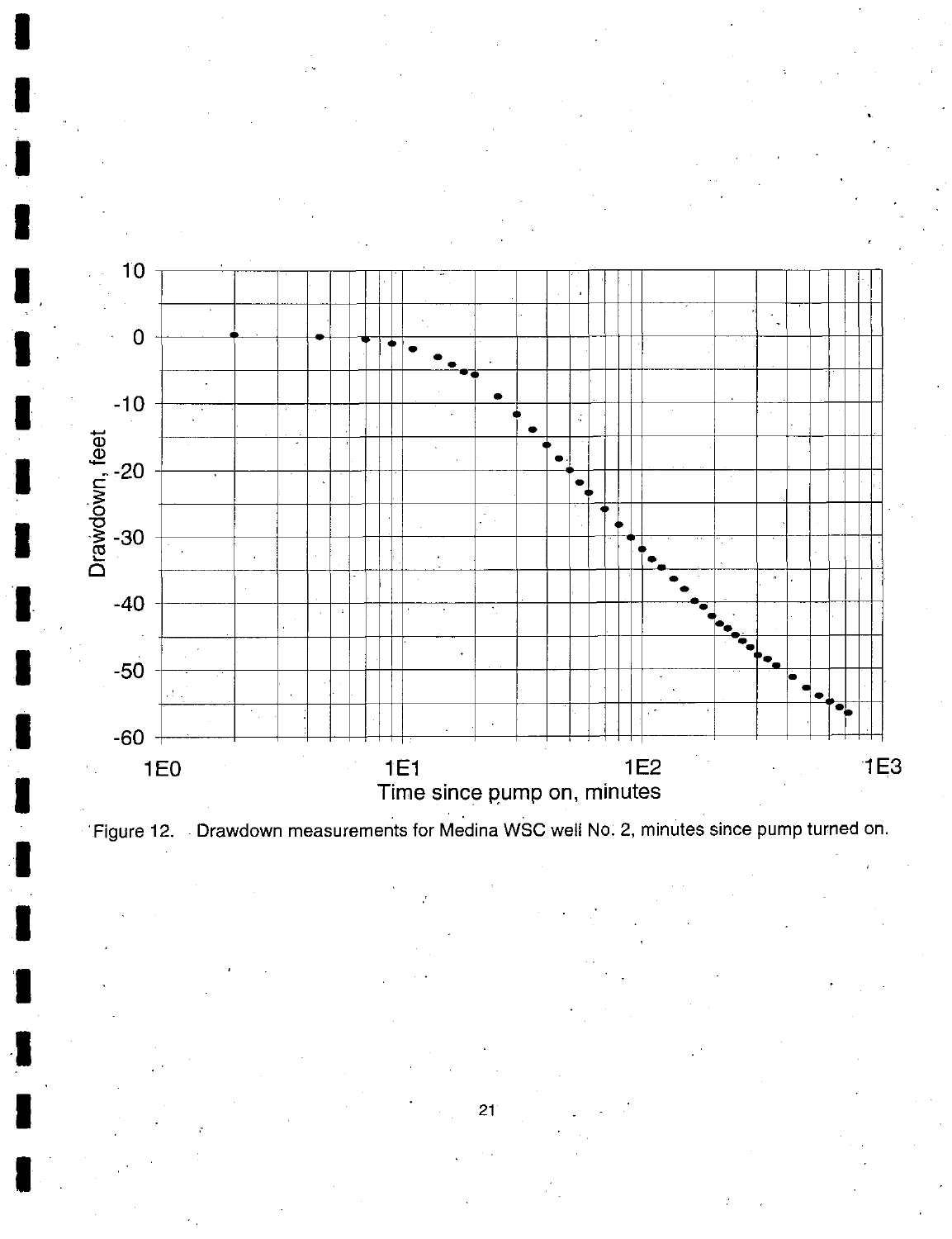![](_page_23_Figure_0.jpeg)

![](_page_23_Figure_1.jpeg)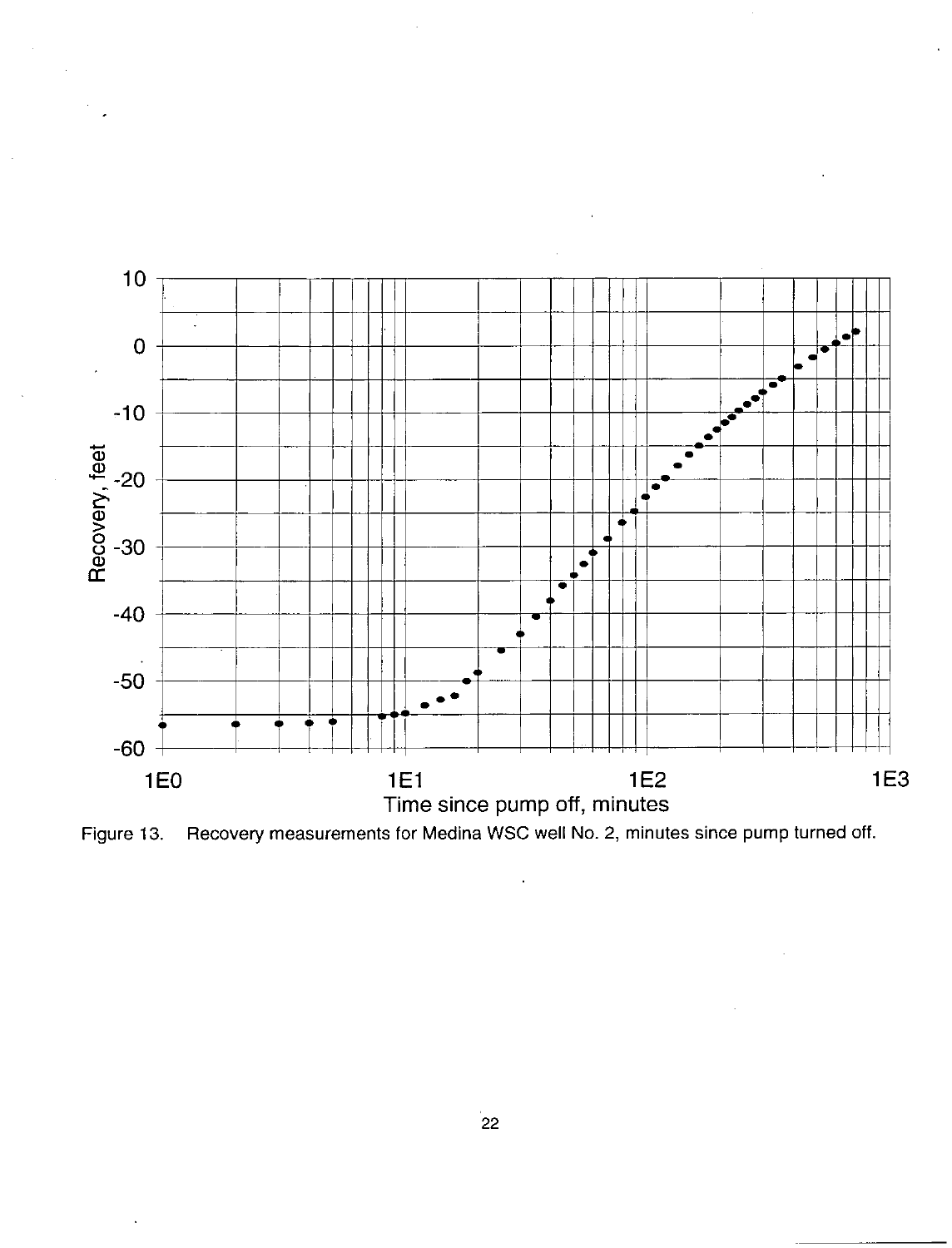![](_page_24_Figure_0.jpeg)

![](_page_24_Figure_1.jpeg)

AQTESOl'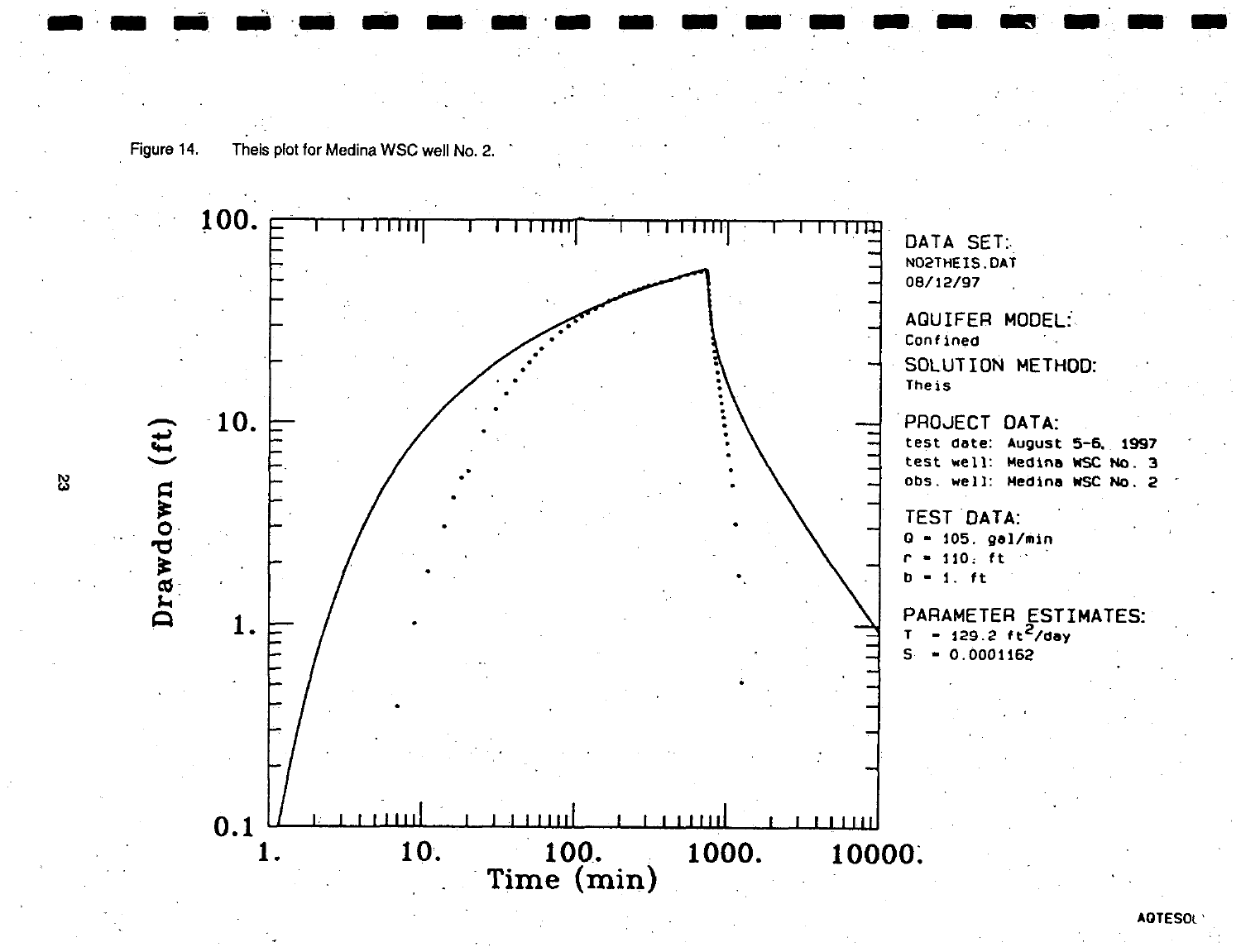![](_page_25_Figure_0.jpeg)

![](_page_25_Figure_1.jpeg)

**AGTESOLV**